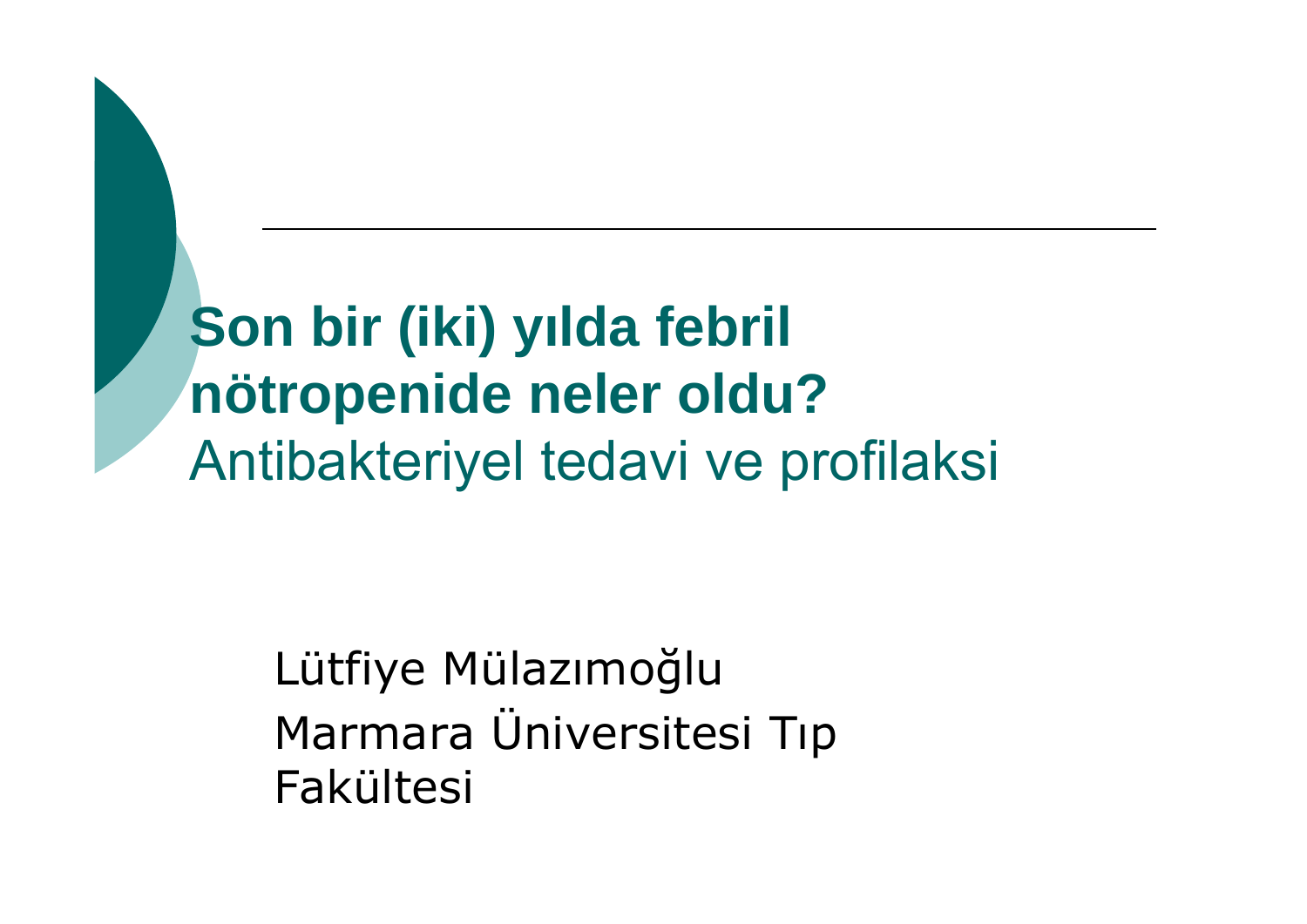

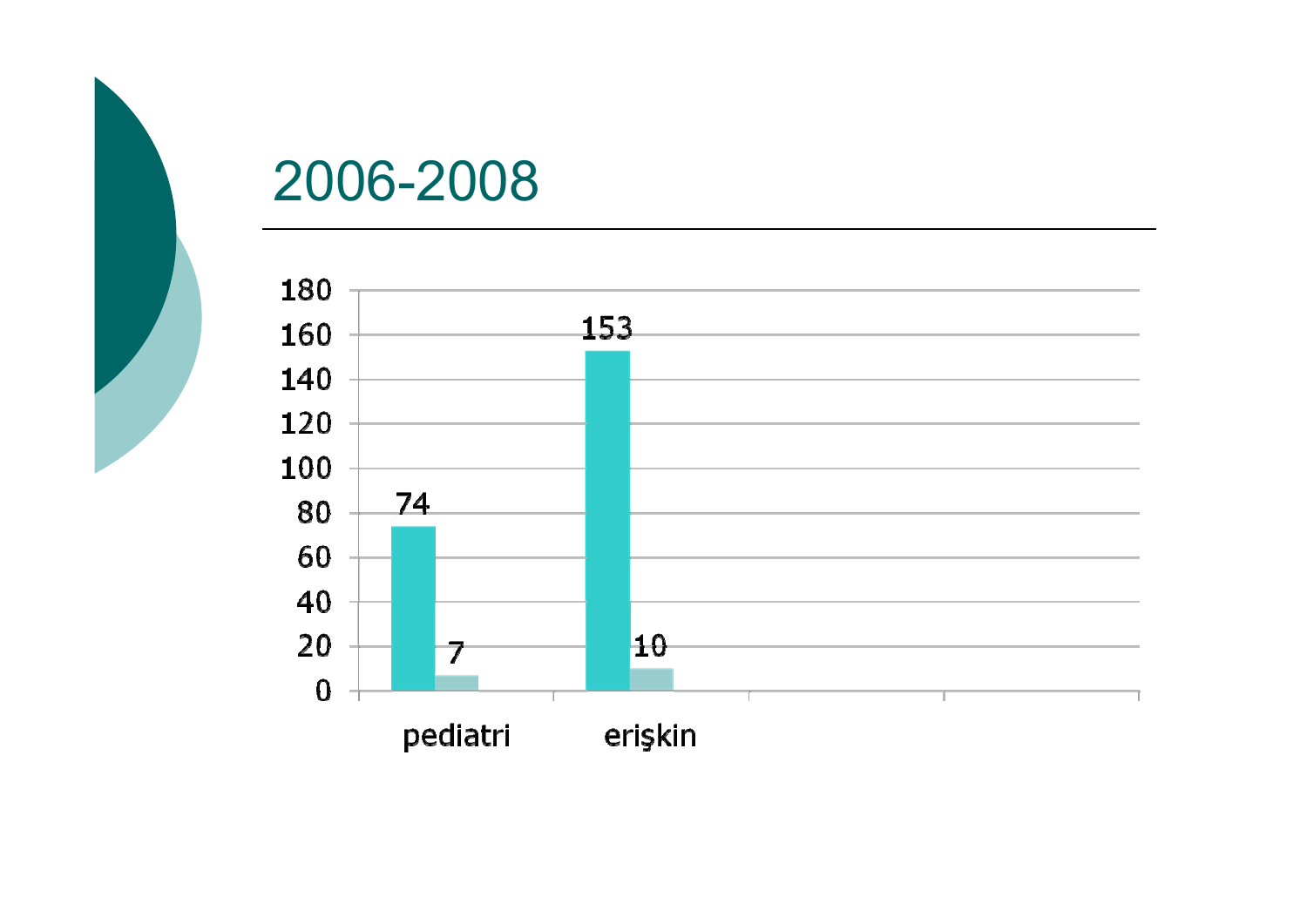

o sefepim monoterapisi diğer betalaktam tedavilere kıyasla tüm nedenlere bağlı mortalitede anlamlı artışa neden olur

> • Paul M, Yahav D, Fraser A, Leibovici L. Empirical antibiotic monotherapy for febrile neutropenia: systematic review and metaanalysis of randomized controlled trials.J Antimicrob Chemother. 2006;57(2):176-89. Review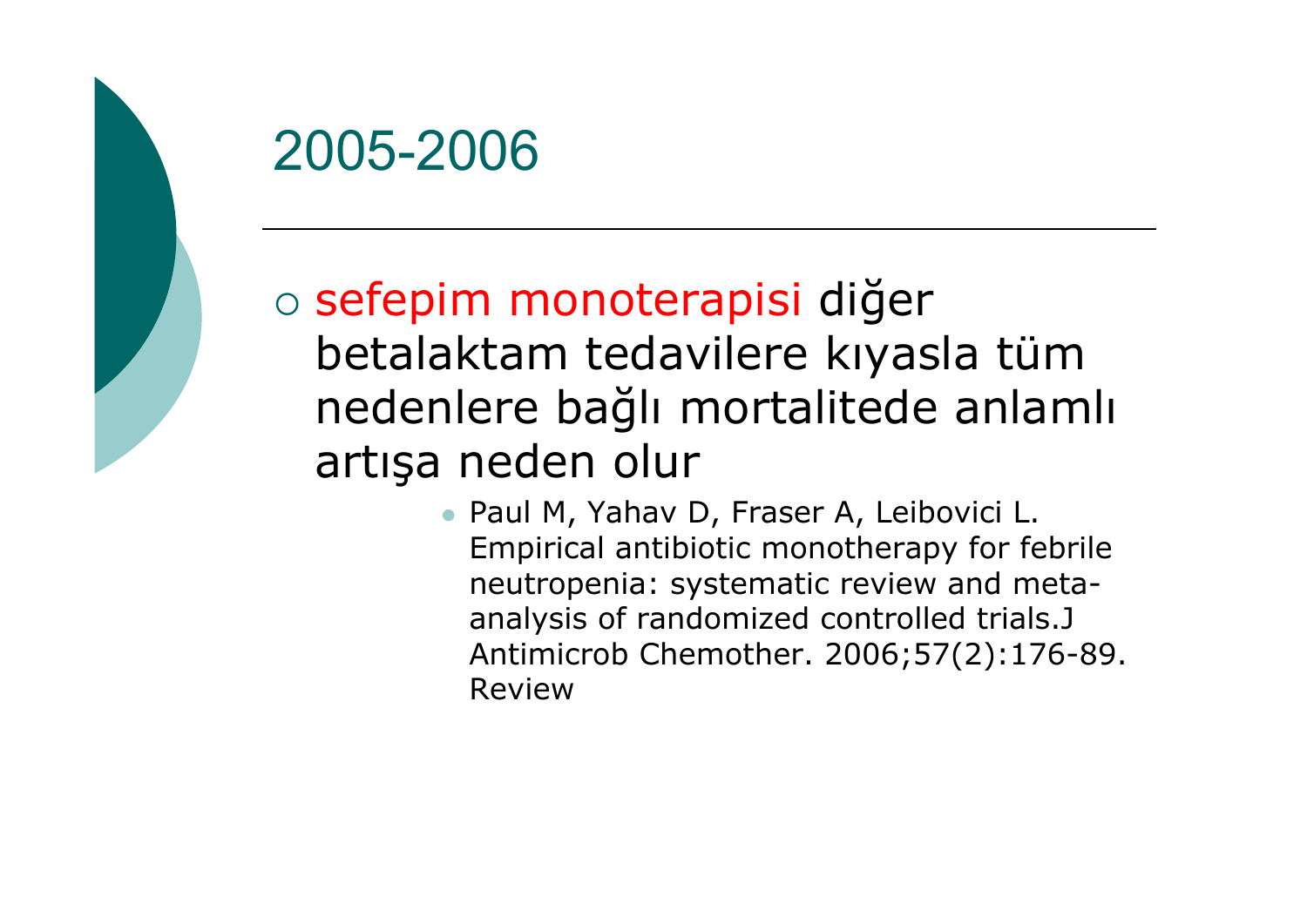A Randomized, Open-Label, Multicenter Comparative Study of the Efficacy and Safety of Piperacillin-Tazobactam and Cefepime for the Empirical Treatment of Febrile Neutropenic Episodes in Patients with Hematologic Malignancies

E. J. Bow,<sup>12</sup> C. Rotstein,<sup>3</sup> G. A. Noskin,<sup>10</sup> M. Laverdière,<sup>5</sup> A. P. Schwarer,<sup>6</sup> B. H. Segal,<sup>9</sup> J. F. Seymour,<sup>8</sup> J. Szer,<sup>7</sup> and S. Sanche<sup>4</sup>

agents, such as glycopeptides [54–58]. The all-cause mortality among cefepime recipients was nonsignificantly higher in our study (3% in the piperacillin-tazobactam group vs. 5.7% in the cefepime group), a finding that is in keeping with a recentsystematic review [46].

> **Clinical Infectious Diseases 2006; 43:447–59**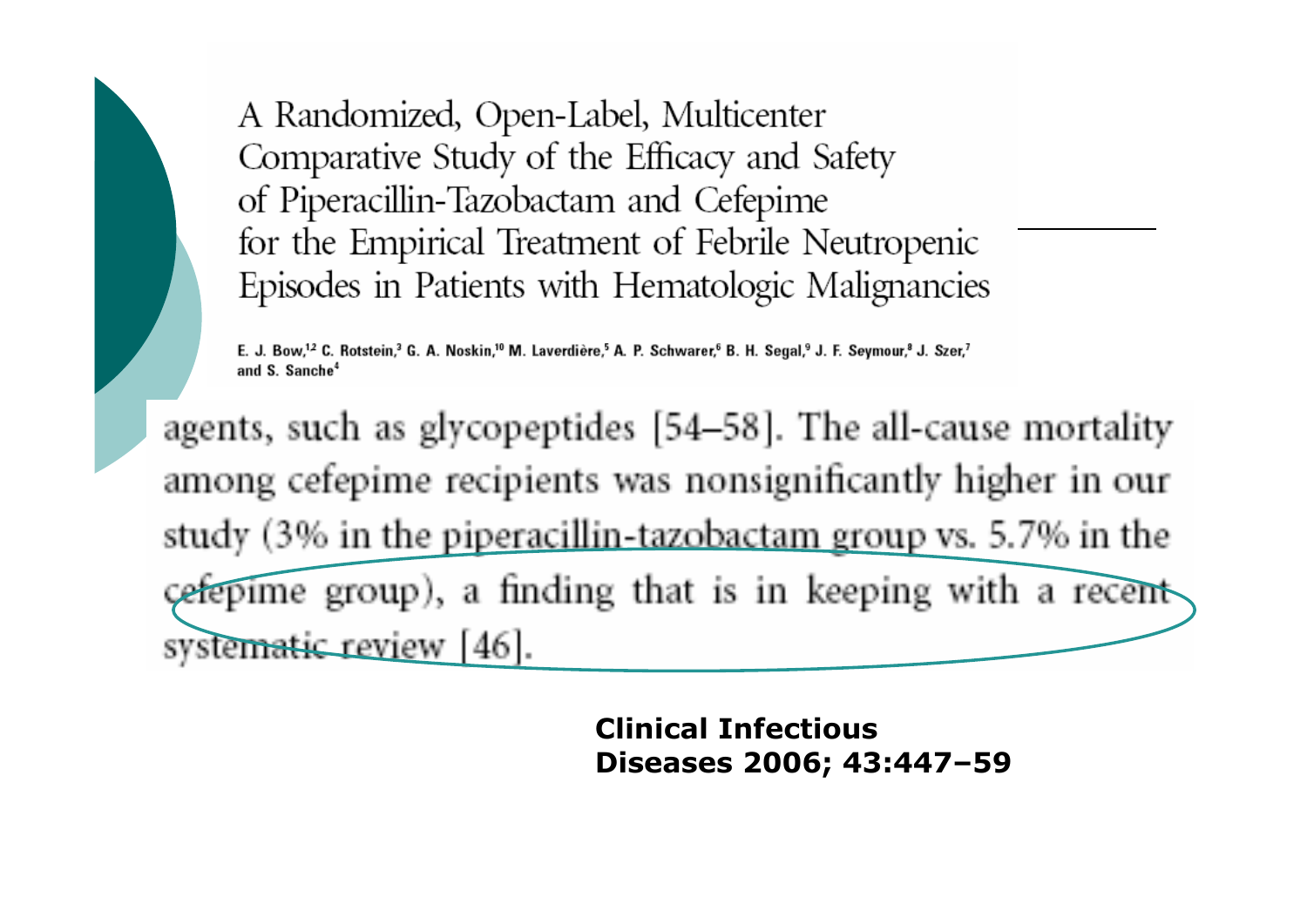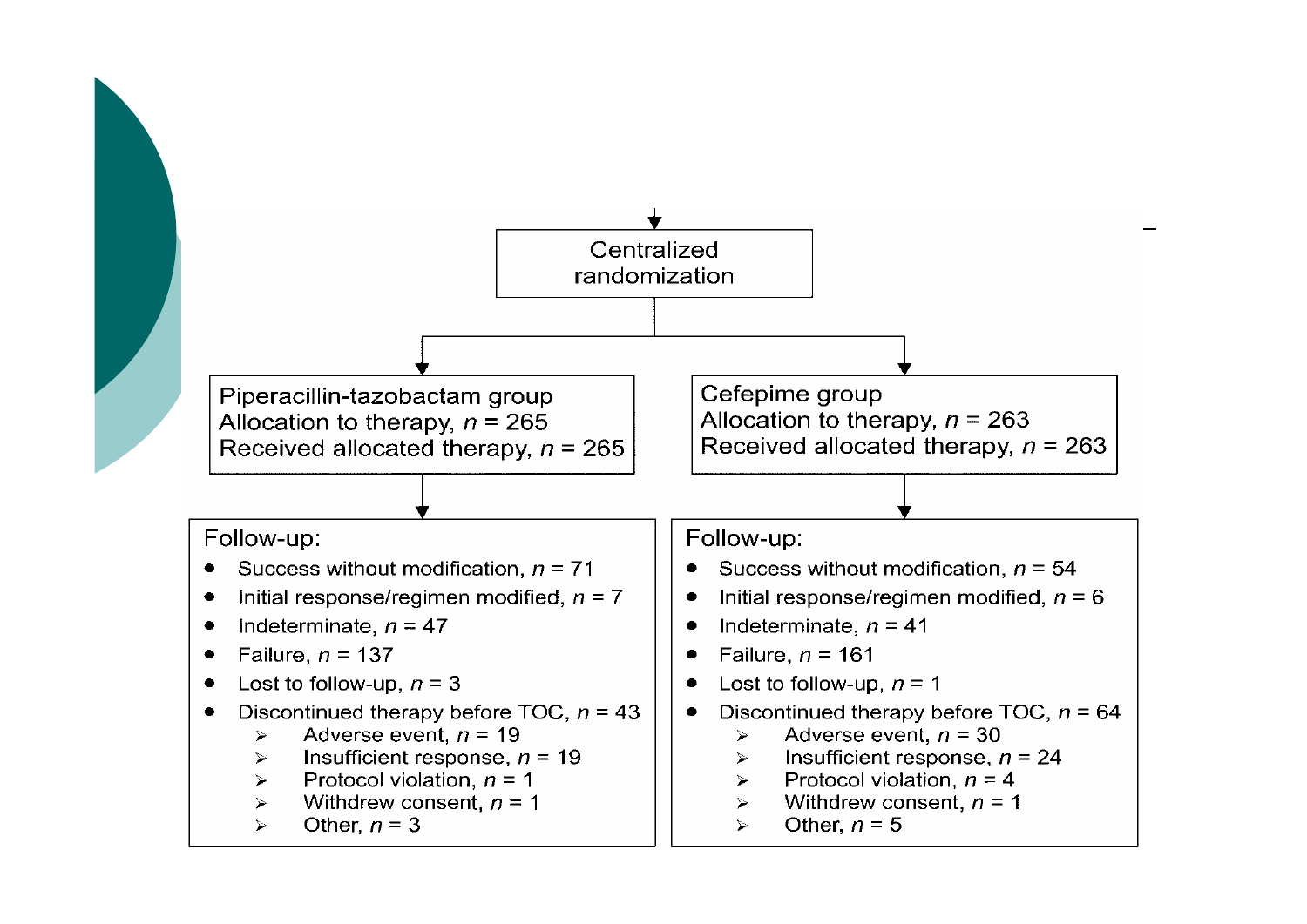Table 2. Response to treatment, by randomization and by classification of febrile neutropenic episodes at the test-of-cure time point for the modified intent-to-treat population.

| <b>Classification</b>  | Piperacillin-tazobactam<br>recipients<br>$(n = 265)$ | Cefepime<br>recipients<br>$(n = 263)$ |
|------------------------|------------------------------------------------------|---------------------------------------|
| <b>Success</b>         | 71 (26.8)                                            | 54(20.5)                              |
| IR:RM                  | 7(2.6)                                               | 6(2.3)                                |
| Indeterminate          | 47 (17.7)                                            | 41 (15.6)                             |
| Failure                | 137(51.7)                                            | 161 (61.2)                            |
| Regimen modification   | 118                                                  | 134                                   |
| Glycopeptide           | 106                                                  | 117                                   |
| Breakthrough infection | 10                                                   | 13                                    |
| No improvement         | 5                                                    | 3                                     |
| Not reported           |                                                      | 4                                     |
| Lost to follow-up      | 3                                                    |                                       |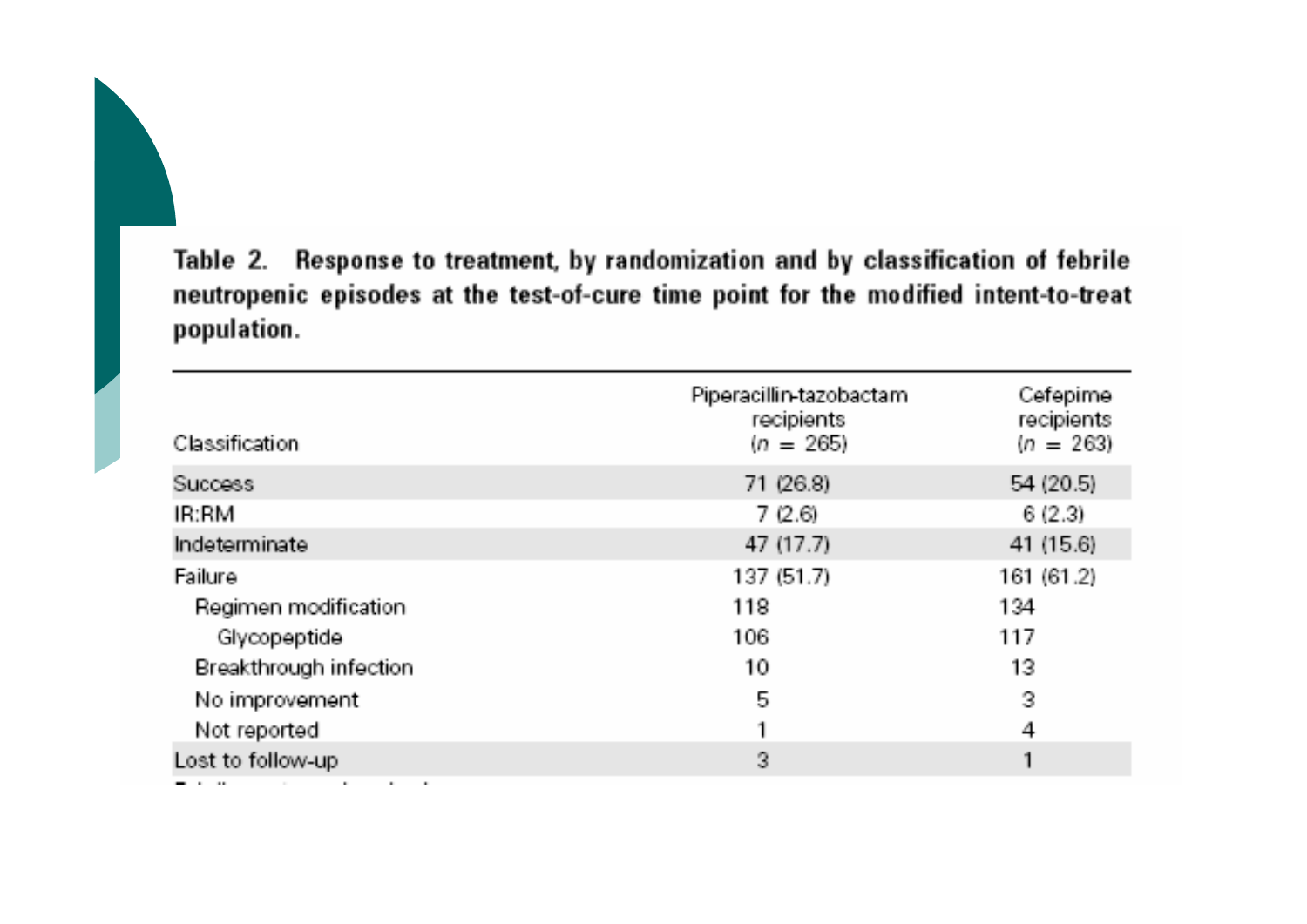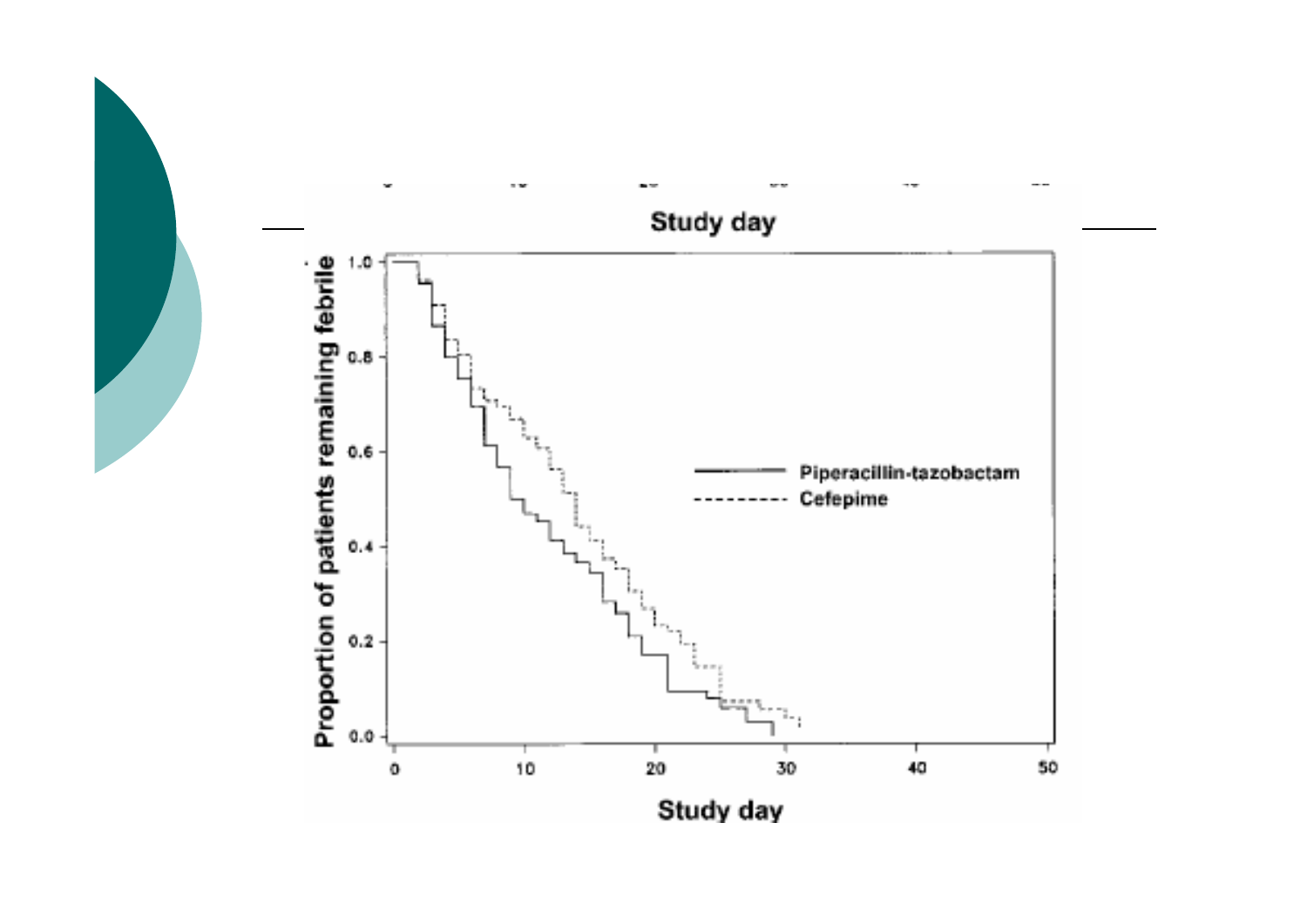## Monoterapi mi? Hangi ab ile?

 $\circ$  pediatrik febril nötropeni vakalarında sefepim, meropenem ve<br>piperasilin/tazobaktam monoterapileri e şde ğer etkinliklerdedir…..

- o Corapcioglu F, Sarper N, Zengin E. Monotherapy with piperacillin/tazobactam<br>versus cefepime as empirical therapy for febrile neutropenia in pediatric cancer<br>patients: a randomized comparison. Pediatr<br>Hematol Oncol. 2006;23(3):177-86.
- o Oguz A, Karadeniz C, Citak EC, Cil V, Eldes N. Experience with cefepime versus meropenem as empiric monotherapy for neutropenia and<br>fever in pediatric patients with solid tumors.<br>Pediatr Hematol Oncol. 2006;23(3):245-53.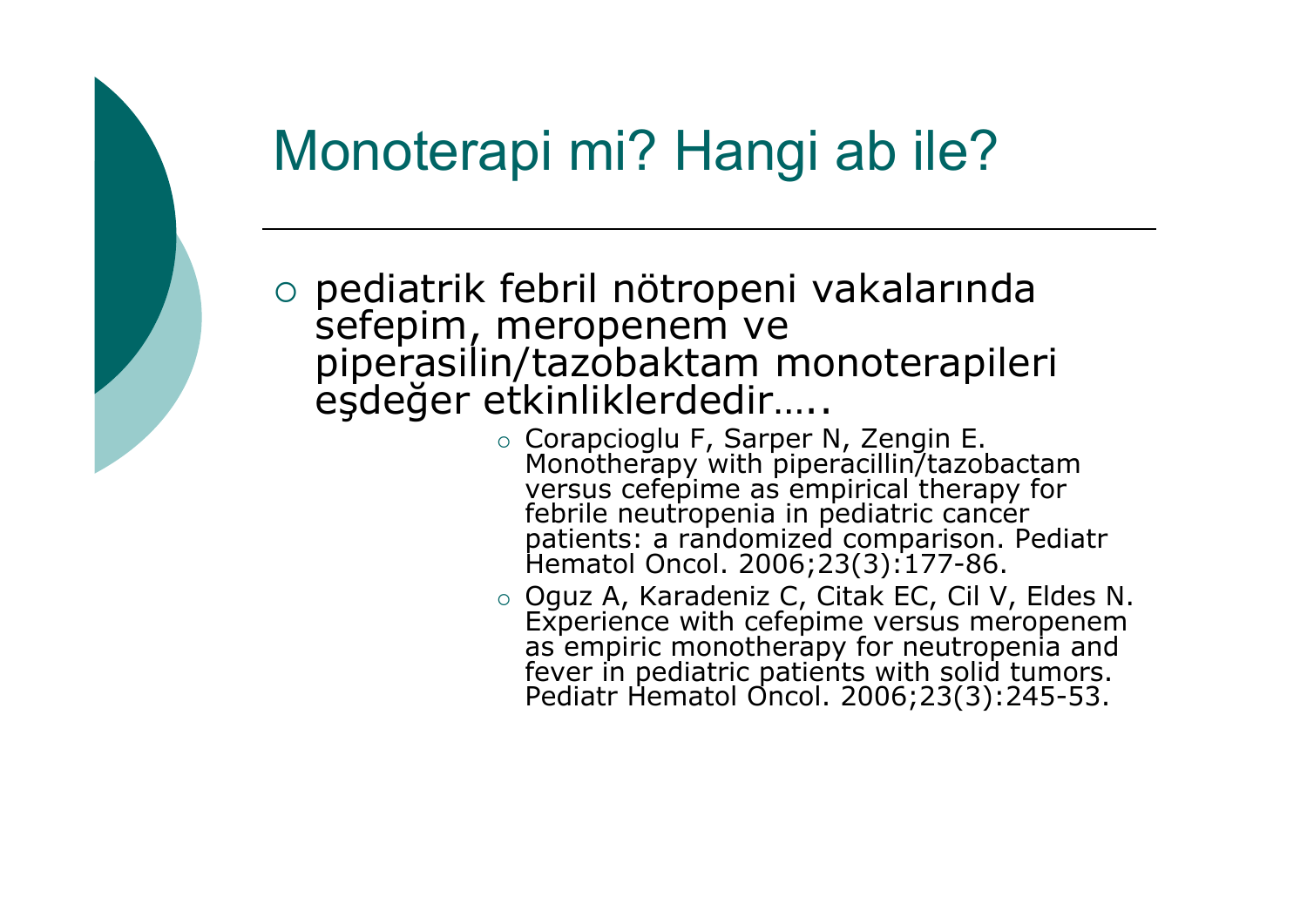Corapcioglu F, Sarper N, Zengin E. Monotherapy with piperacillin/tazobactam versus cefepime as empirical therapy for febrile neutropenia in pediatric cancer patients: a randomized comparison. Pediatr Hematol Oncol. 2006;23(3):177-86.

|                                                   | All episodes<br>$n = 50$     | PIP/TAZO<br>$n=25$        | Cefepime<br>$n=25$        | p       |
|---------------------------------------------------|------------------------------|---------------------------|---------------------------|---------|
| Success without modification                      | 26 (52)                      | 14 (56)                   | 12 (48)                   | 0.778   |
| Persistant fever at 72nd hour                     | 22 (44)                      | 12 (48)                   | 10(40)                    | 0.776   |
| Modification day (mean $\pm$ SD)                  | $5.1 \pm 0.9$                | $4.8 \pm 0.8$             | $5.3 \pm 1.3$             | 0.650   |
| (Range)                                           | $(4-10)$                     | $(4-7)$                   | $(4-10)$                  |         |
| Total number of modifications <sup><i>a</i></sup> | 35                           | 15                        | 20                        | 0.470   |
| Glycopeptide                                      | 18 (36)                      | 9(36)                     | 9(36)                     | $1.0\,$ |
| Antifungal                                        | 7 (14)                       | 5(20)                     | 2(8)                      | 0.417   |
| Change in the empirical regimen                   | 10 (20)                      | $1(4)^{b}$                | 9 (36) <sup>c</sup>       | 0.011   |
| Median duration of fever (days)                   | 3                            | 3                         | $\overline{2}$            | 0.777   |
| (Range)                                           | $(1-28)$                     | $(1-20)$                  | $(2 - 28)$                |         |
| Mean duration of treatment (days)                 | $11.3 \pm 6.4$               | $10.8 \pm 4.9$            | $11.8 \pm 7.7$            | 0.882   |
| (Range)                                           | $(4 - 40)$                   | $(5-25)$                  | $(4 - 40)$                |         |
| Mean duration of neutropenia (days)<br>(Range)    | $10.4 \pm 5.6$<br>$(3 - 25)$ | $7.5 \pm 4.0$<br>$(5-25)$ | $8.1 \pm 4.5$<br>$(3-24)$ | 0.218   |

TABLE 3 Treatment Response of the Study Groups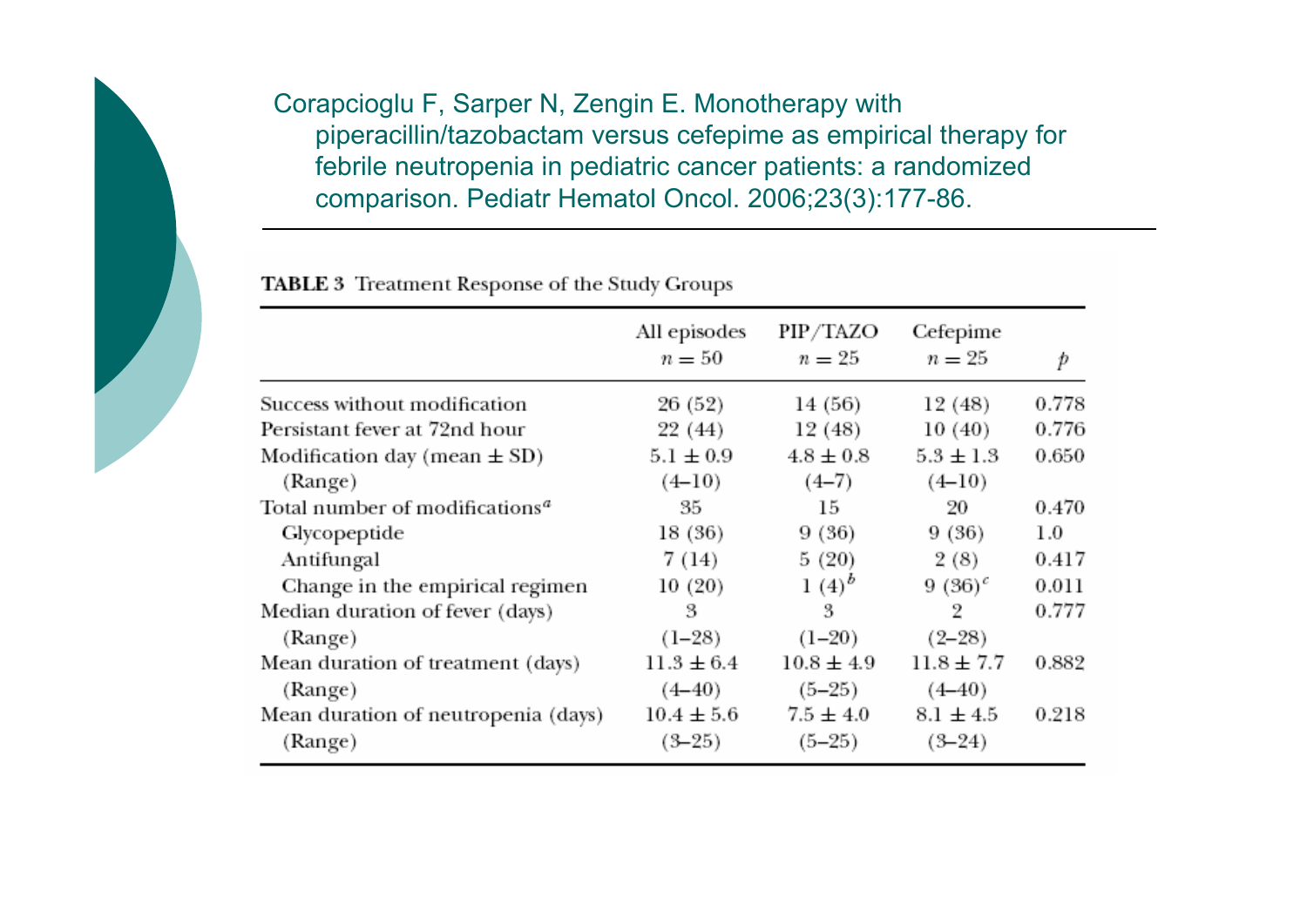Oguz A, Karadeniz C, Citak EC, Cil V, Eldes N. Experience with cefepime versus meropenem as empiric monotherapy for neutropenia and fever in pediatric patients with solid tumors. Pediatr Hematol Oncol. 2006;23(3):245-53.

|                                  | Cefepime<br>$(n = 32)$ | Meropenem<br>$(n = 33)$ | 95% confidence interval<br>of the difference $(p)$ |  |
|----------------------------------|------------------------|-------------------------|----------------------------------------------------|--|
| <b>Total Success</b>             |                        |                         |                                                    |  |
| <b>Success</b>                   | $21(65.6\%)$           | $20(60.6\%)$            | $-.19-.20(.68)$                                    |  |
| Failure                          | $11(34.4\%)$           | $13(39.4\%)$            |                                                    |  |
| Addition of other antimicrobials |                        |                         |                                                    |  |
| Aminoglycosides                  | 3                      | 4                       |                                                    |  |
| Glycopeptides                    |                        | 13                      |                                                    |  |
| Antifungals                      | 4                      | 6                       |                                                    |  |
| Metranidazole                    | 4                      | 0                       |                                                    |  |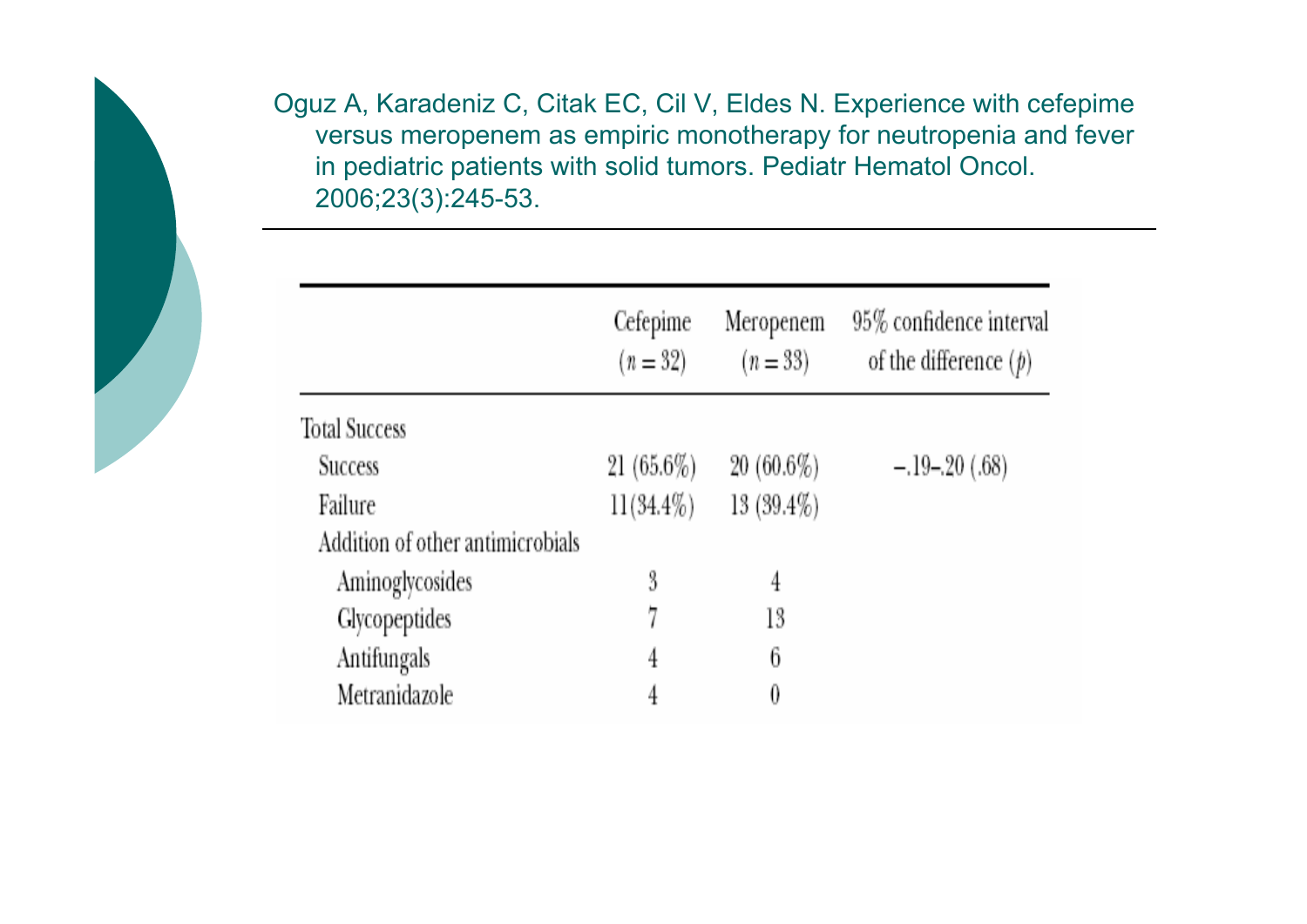### $\circ$  EORTC  $\circ$

- o yüksek risk grubunda yer alan febril nötropenik 763 hasta
- o piperasilin/tazobaktam monoterapisini etkin ve güvenilir bulmu ştur.
	- Viscoli C, Cometta A, Kern WV, Bock R, Paesmans M, Crokaert F, Glauser MP, Calandra T; International Antimicrobial Therapy Group of the European Organization for Research and Treatment of Cancer. Piperacillin-tazobactam monotherapy in high-risk febrile and neutropenic cancer patients.Clin Microbiol Infect. 2006;12(3):212-6.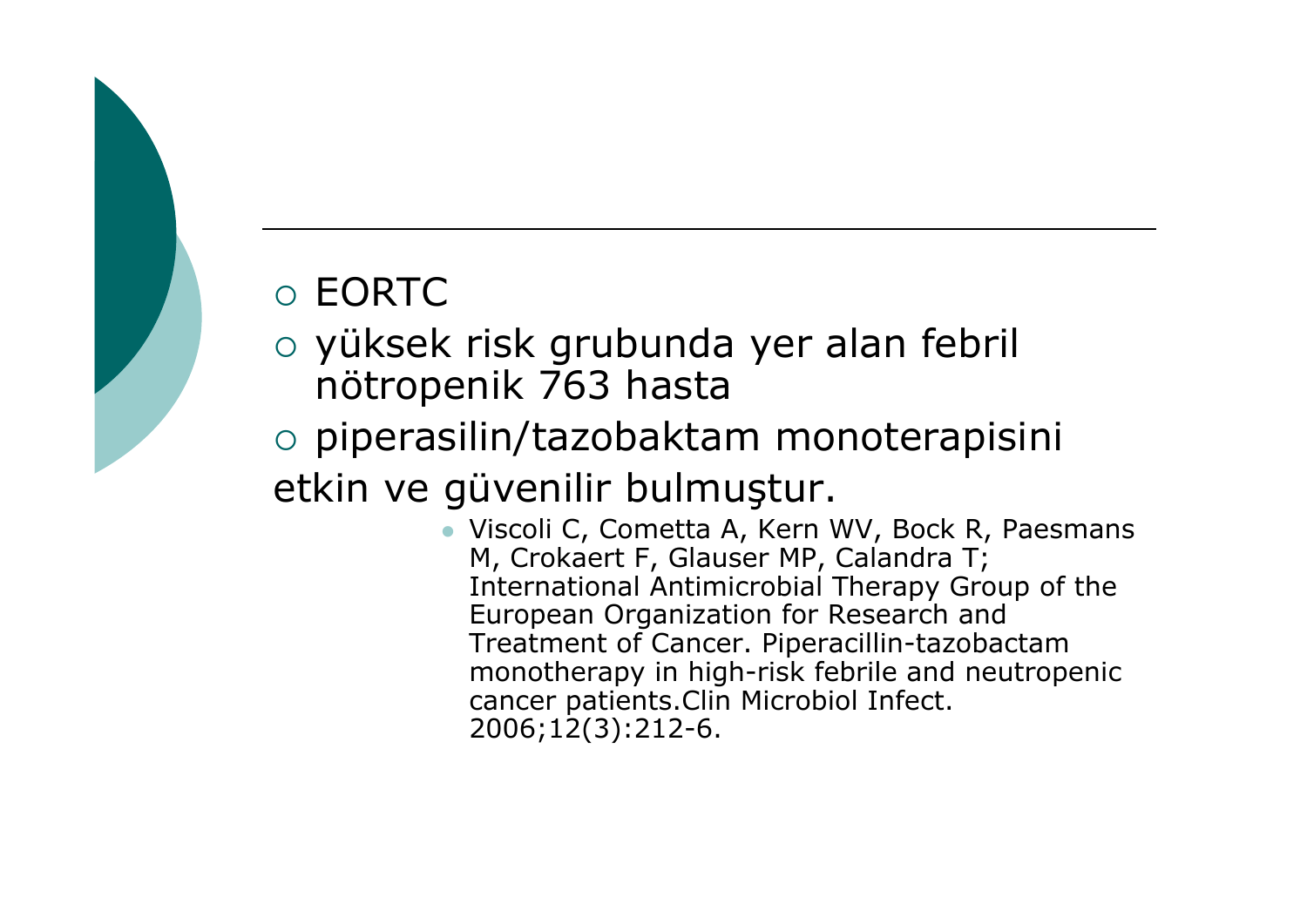| <b>Problem</b>                                                                                                          | <b>Recommendation</b> | <b>Grading</b>   |
|-------------------------------------------------------------------------------------------------------------------------|-----------------------|------------------|
| BL monotherapy is as efficacious as BL+AG as empirical<br>therapy of febrile neutropenia                                | <b>YES</b>            | AI               |
| BL+AG combination is more nephrotoxic and ototoxic than<br><b>BL</b> monotherapy                                        | <b>YES</b>            | AI               |
| OD dosing of AG are as efficacious as and less nephrotoxic<br>than MDD                                                  | <b>YES</b>            | AI               |
| Empirical addition of AG to the initial regimen in patients<br>with persistent fever                                    | NO                    | C <sub>III</sub> |
| Empirical use of BL+AG combination in patients in whom a<br>resistant Gram-negative infection <sup>2</sup> is suspected | <b>YES</b>            | $\rm C~III$      |
| Addition of AG to the initial regimen in case of documented<br>P. aeruginosa infection                                  | N <sub>O</sub>        | C <sub>III</sub> |
| Use of BL+AG combination in patients with severe sepsis or<br>septic shock                                              | YES                   | C <sub>III</sub> |
| Use of BL+AG in neutropenic patients with pneumonia                                                                     | NO                    | $\rm C~III$      |
| Use of BL+AG combination to prevent emergence of<br>uring therapy<br>1st                                                | N <sub>O</sub>        | B I              |
| <b>European</b><br><b>Conference on</b><br>Infection in<br>Leukemia                                                     |                       |                  |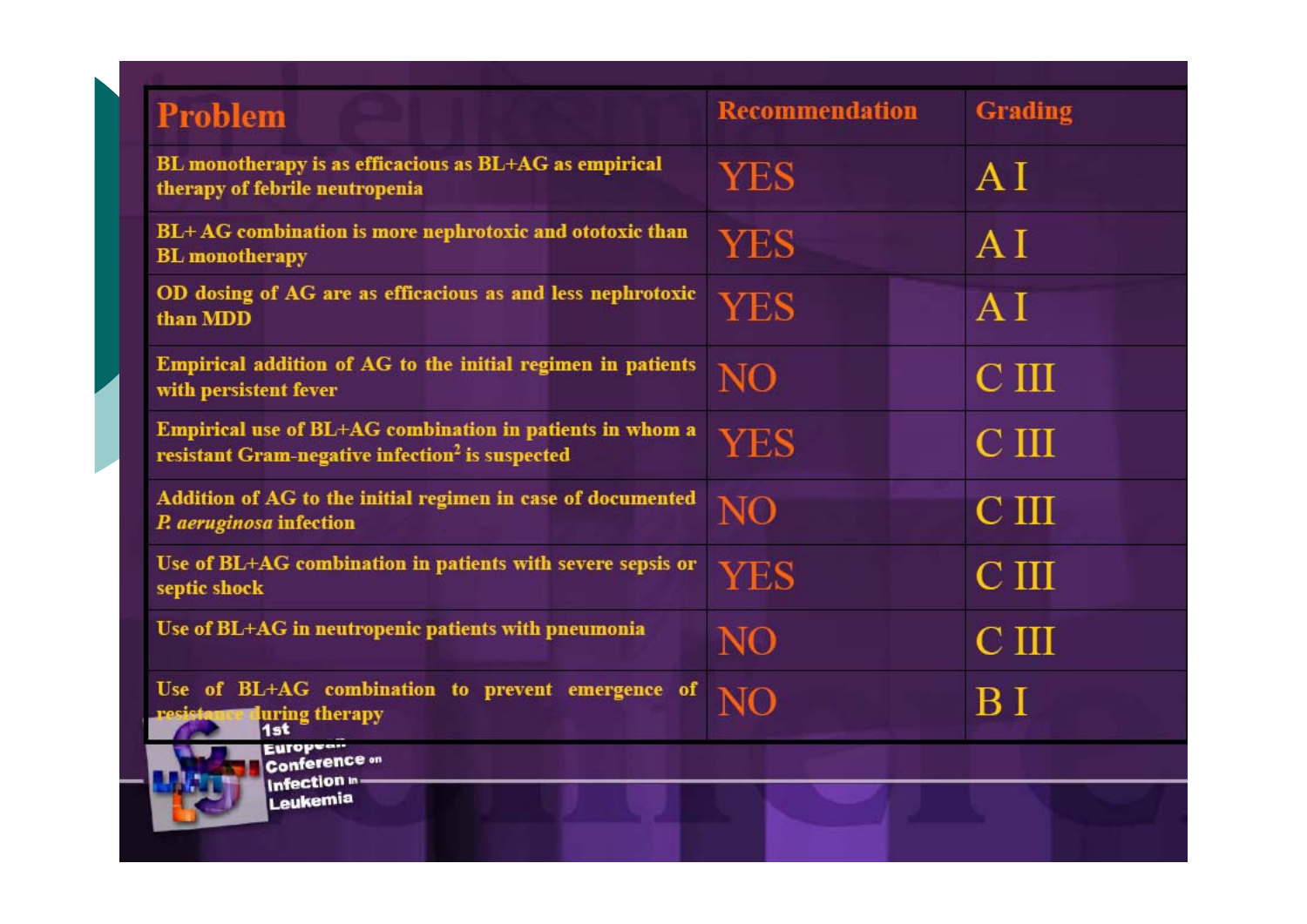

# {nötropenik hastalarda antibiyotik proflaksisi mortaliteyi azalttır

{ Gafter-Gvili A, Fraser A, Paul M, Leibovici L.Meta-analysis: antibiotic prophylaxis reduces mortality in neutropenic patients. Ann Intern Med. 2005;142(12 Pt 1):979-95. Erratum in: Ann Intern Med. 2006;144(9):704.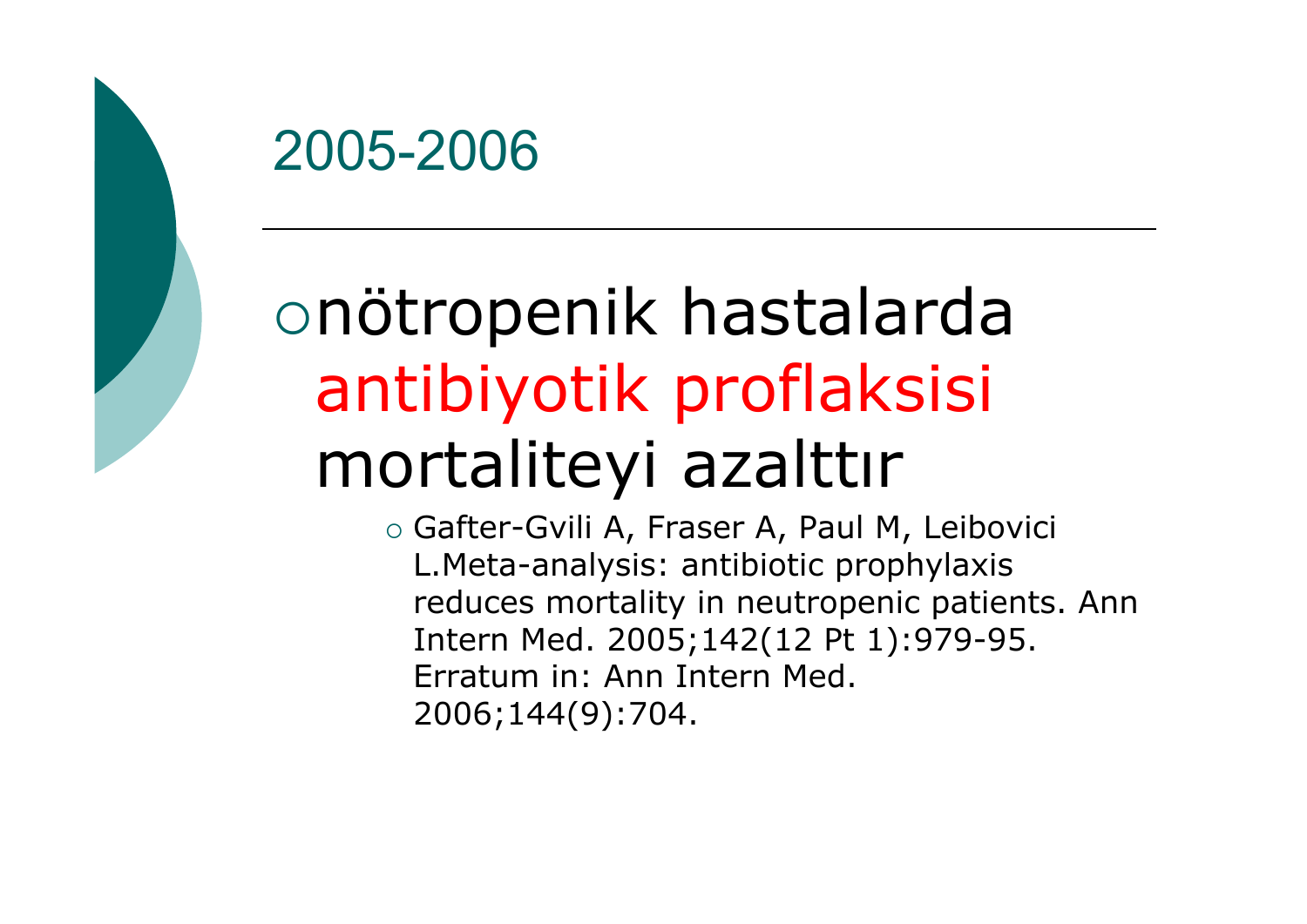

o Bu kadar yaygın kullanımda direnç problemi?

{ Her kemoterapi epizodunda mı?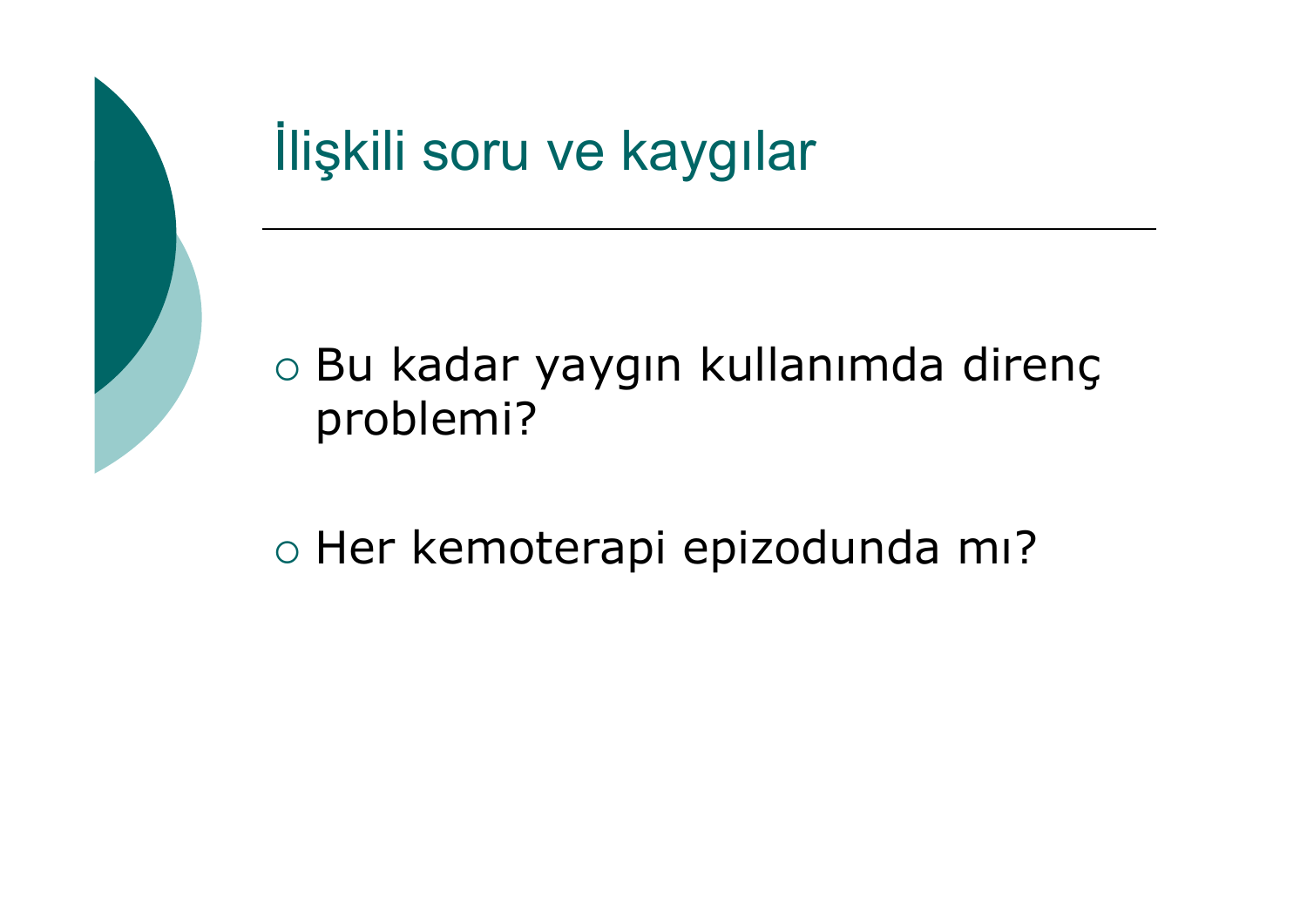Journal of Antimicrobial Chemotherapy (2007) 59, 5–22 doi:10.1093/jac/dkl425 Advance Access publication 30 October 2006

#### Effect of quinolone prophylaxis in afebrile neutropenic patients on microbial resistance: systematic review and meta-analysis

Anat Gafter-Gvili<sup>1,2\*</sup>, Mical Paul<sup>1,2</sup>, Abigail Fraser<sup>3</sup> and Leonard Leibovici<sup>1,2</sup>

 $\circ$  56 calisma  $\circ$  7878 hasta

○ Kinolon vs plasebo ○ Kinolon vs diğer ab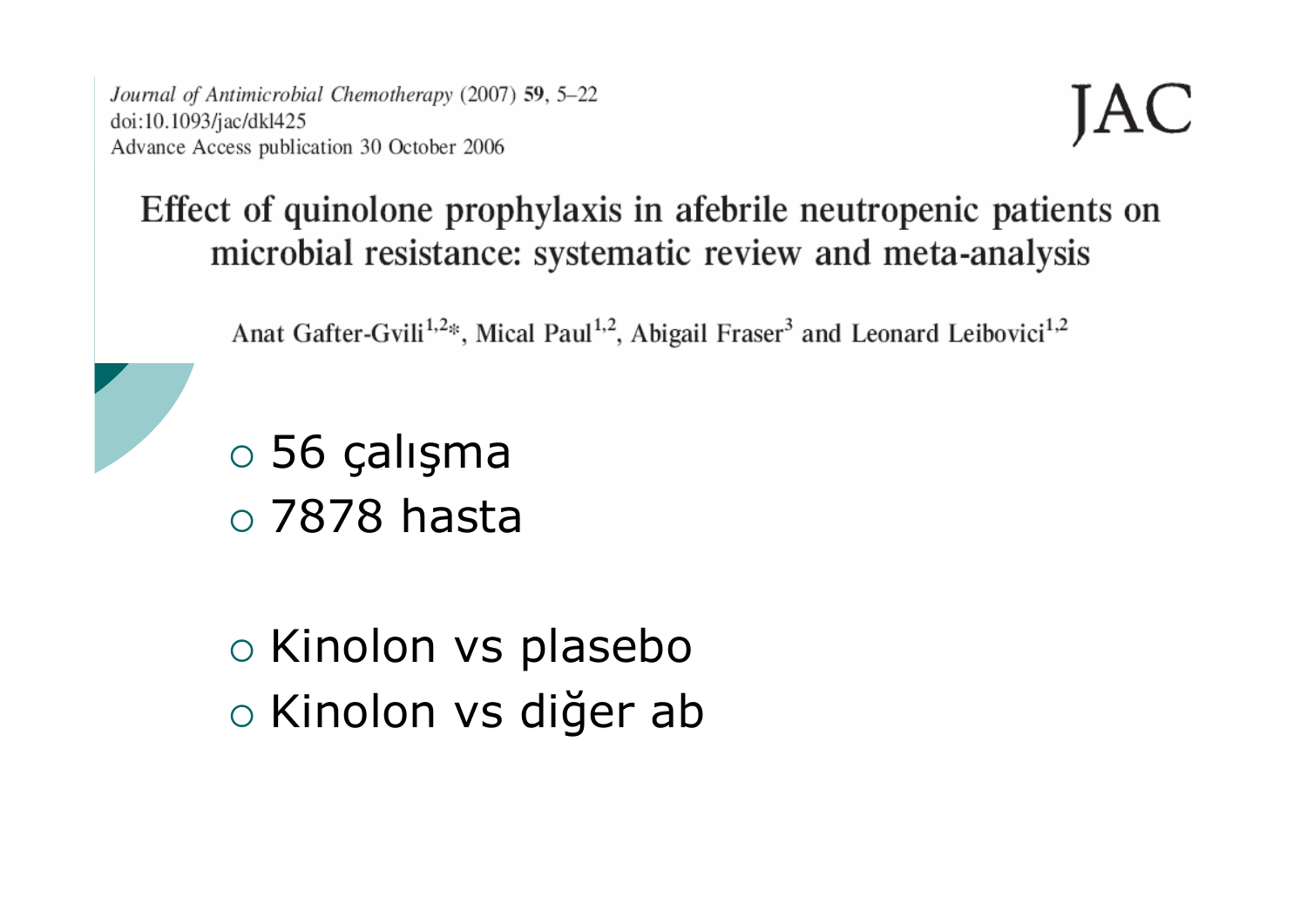## Kinolon px kinolon dirençli bakterilerle oluşan infeksiyonların oranını artırmamaktadır....

Figure 2. Infection with bacteria resistant to quinolones: quinolones versus placebo or no intervention.

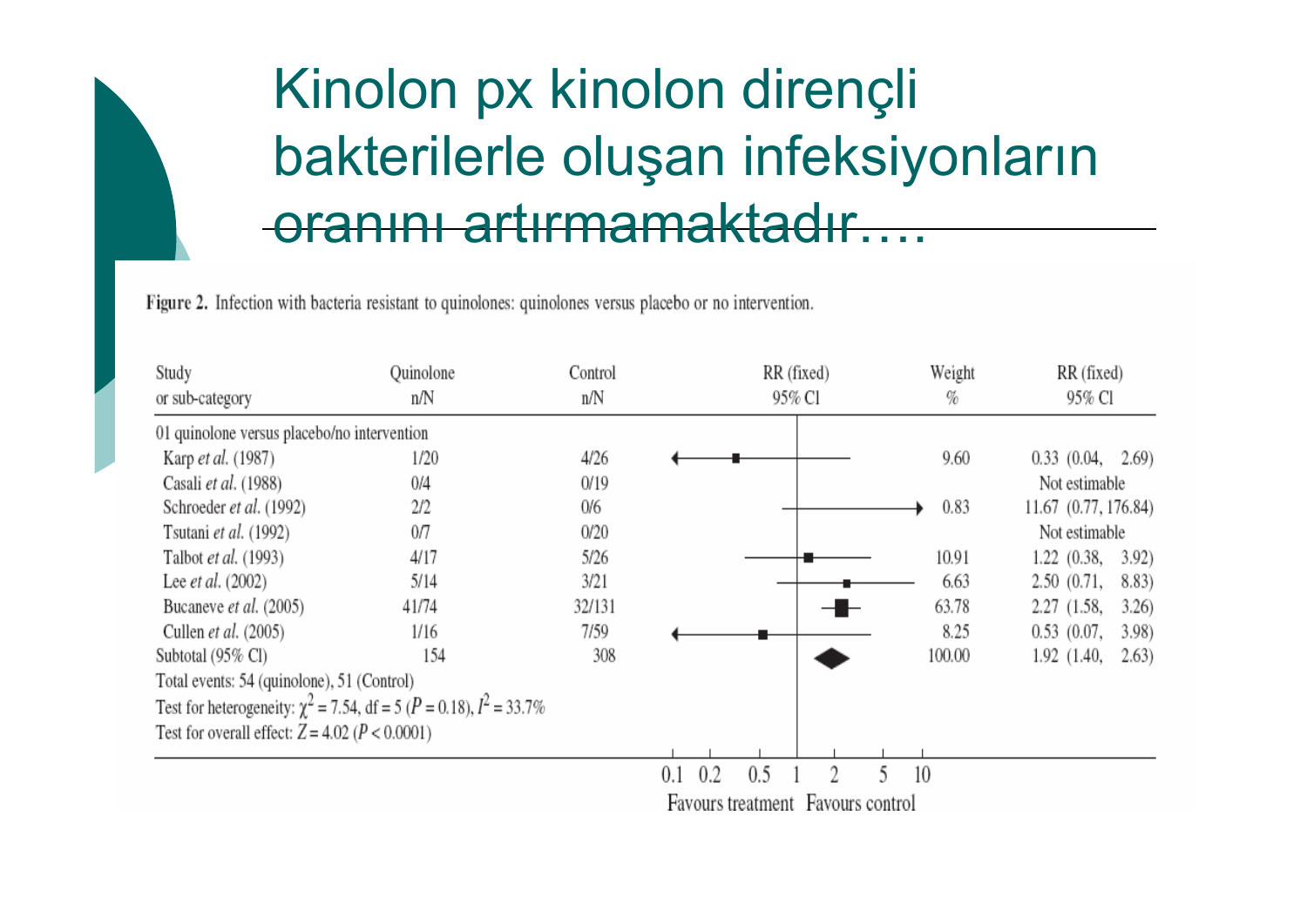**yoğun antibiyotik kullanımı→<br>
<b>direnç problemi→hematolojik**<br>
malignensili hastalarda kinolon **kinolon dirençli E.coli suşlarında artış**

 $\circ$ 

○ Cattaneo C, Quaresmini G, Casari S, Capucci MA, Micheletti M, Borlenghi E, Signorini L, Re A, Carosi G,<br>Rossi G. Recent changes in bacterial epidemiology and<br>the emergence of fluoroquinolone-resistant Escherichia<br>coli among patients with haematological malignancies: **single institution. J Antimicrob Chemother. 2008 Jan 24**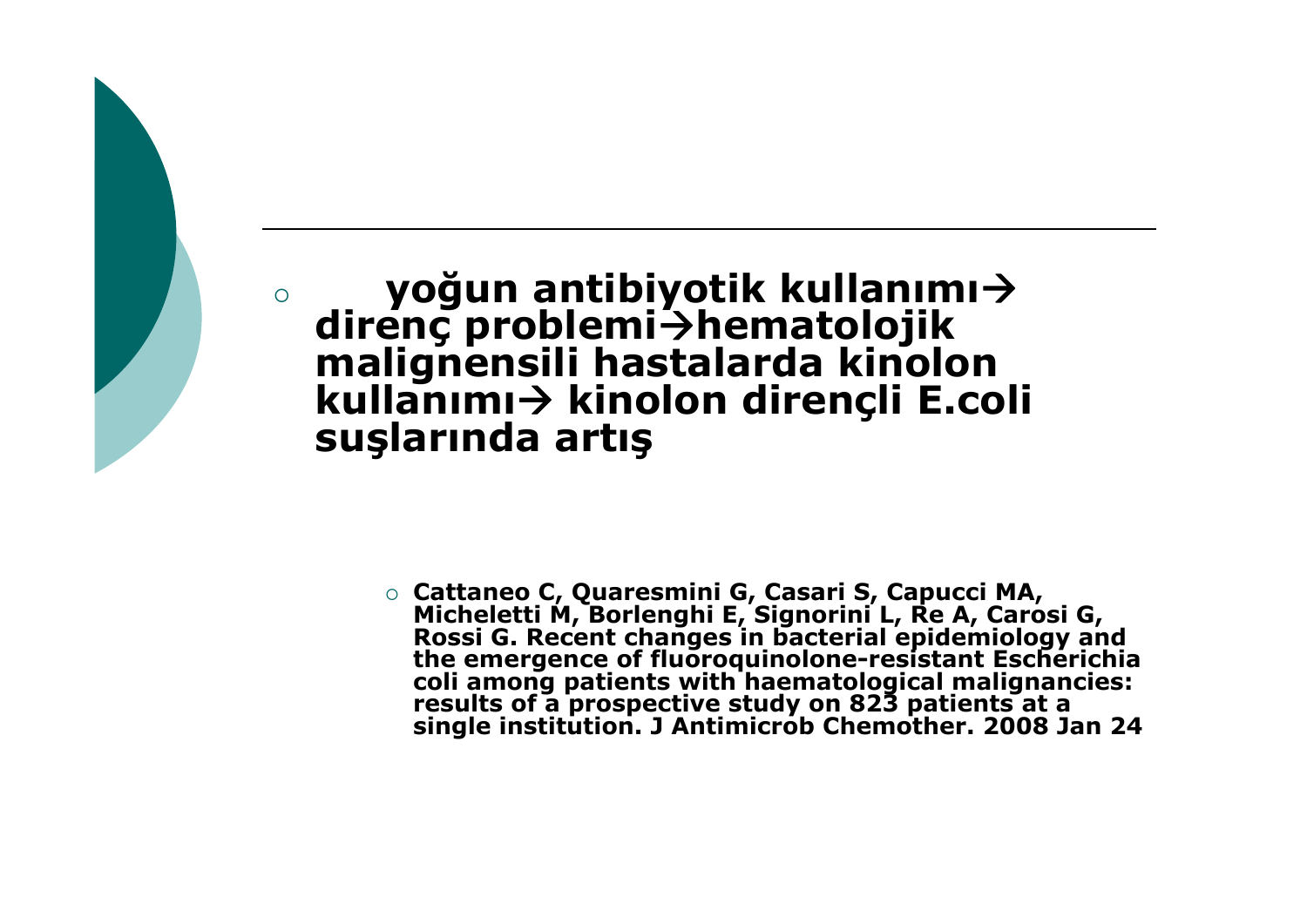### ${\circ}$  823 hasta

- { beklenen febril nötropeni süresi >7 gün→levofloksasin→%39.4 hasta
- $\circ$  164 patojen $\rightarrow$ %49.4 Gram negatif--%40.9 Gram pozitif
- $\circ$  Escherichia coli (%23.2) $\rightarrow$ %86.8 kinolon dirençli
- { Fluorokinolon direnci ile metisilin direnci en fazla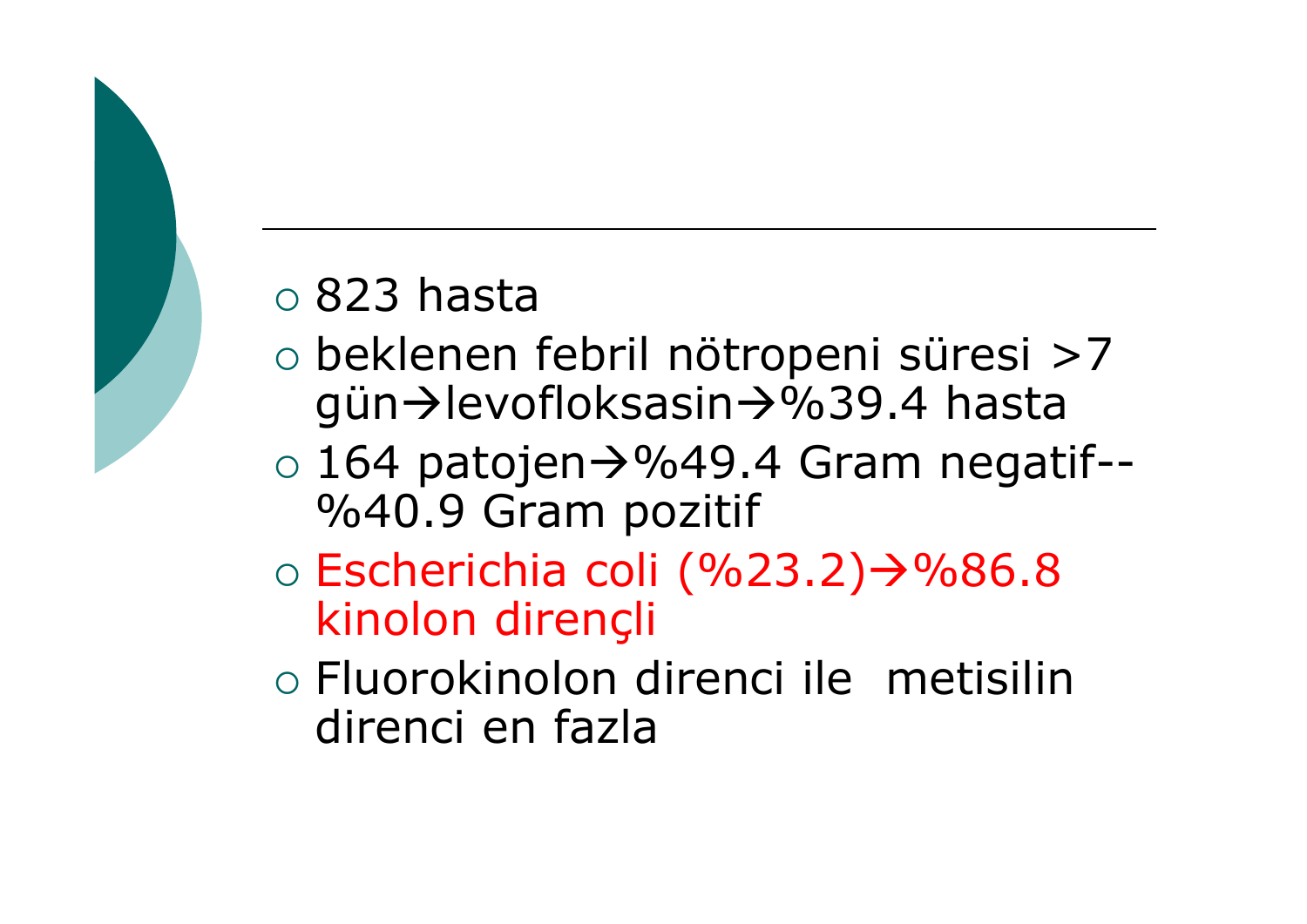## FQ-R-Met-R: Multivariet analiz

 $\overline{O}$  **FQ-R**  $\overline{O}$  **Proflaksi (P < 0.001)**  { **neutropeni >7 gün (P = 0.02)**  { **Ba ğımsız de ğişken**

- { **Met-R**
- { **proflaksi (P = 0.041)**
- { **santral venöz kateter (P = 0.036)**
- { **Ba ğımsız de ğişken**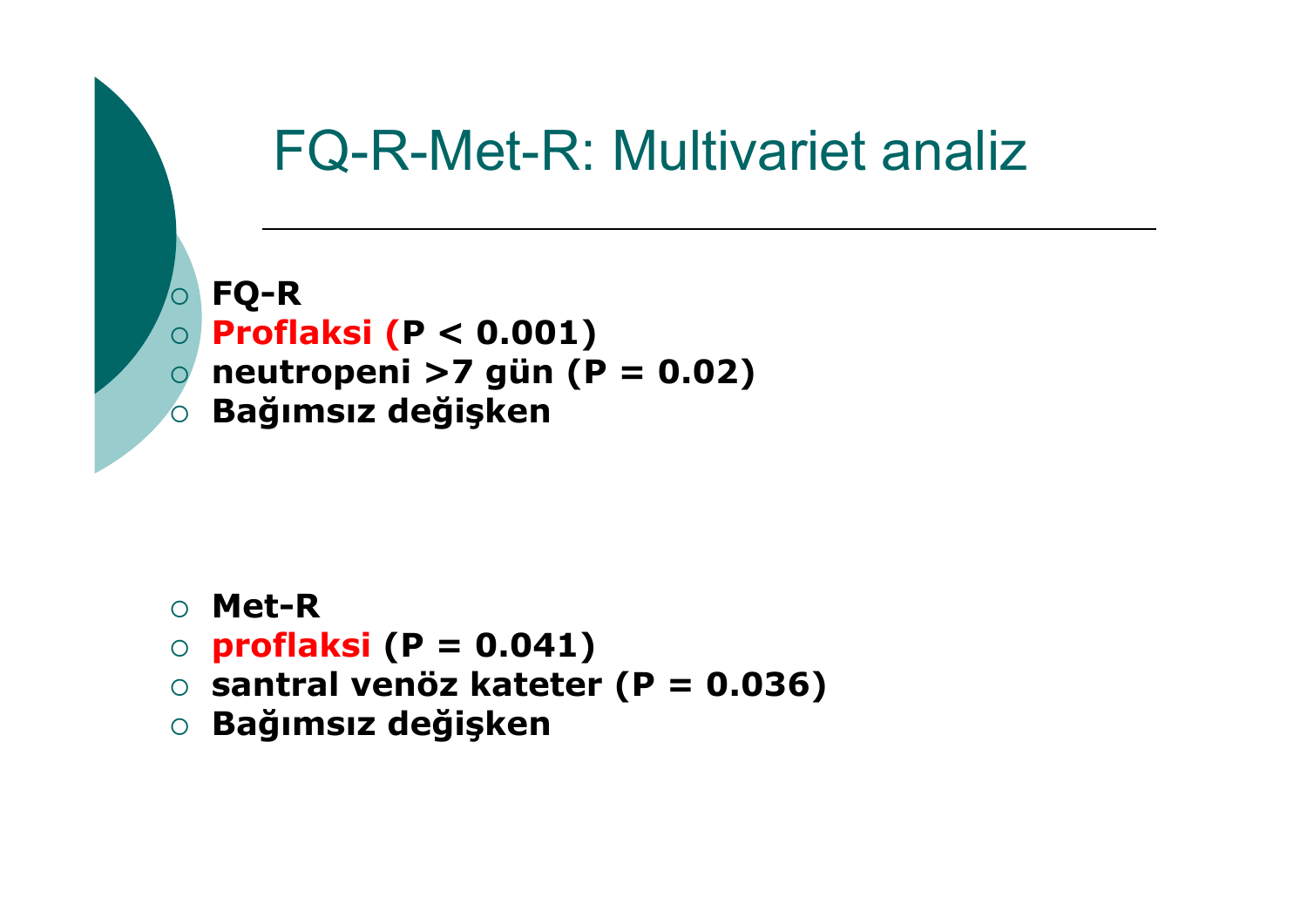

o Levofloksasin proflaksisi:

○ Kinolon direncinde artis

○ Kinolon direncli suslar ile infekte hastalarda febril nötropenin seyri daha kötü olmamıştır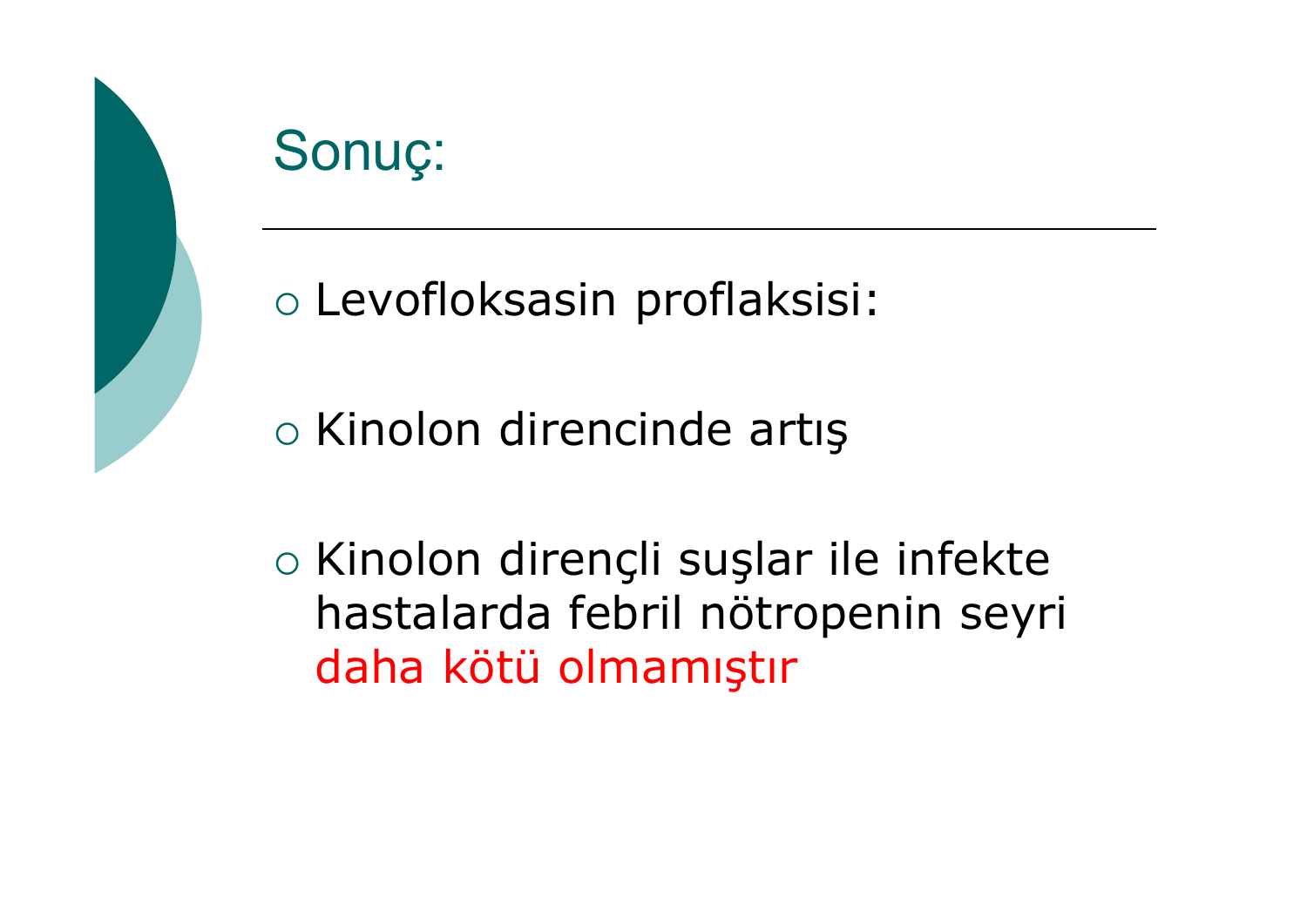### **QUALITY OF EVIDENCE**

High risk patients (expected duration of neutropenia  $> 7$  days)

#### **Acute Leukemia and Auto-HSCT**

Antibacterial prophylaxis with fluoroquinolones showed to be effective in reducing (quality of evidence I) :

- •Mortality
- •Febrile episodes
- .Bacterial infections and bacteremias
- •Gram-negative infections and bacteremias
- •Gram-positive infections but not bacteremias
- •The use of empirical antibiotics

#### **Allo-HSCT**

Because the expected duration of neutropenia is more than seven days also in allo HSCT patients, this group is considered at high risk.

Data on efficacy of quinolone prophylaxis are available only for bone marrow transplated but not for allo HSCT patients.



**Furopean Conference** on nfection eukemia

**Fluoroquinolone Prophylaxis**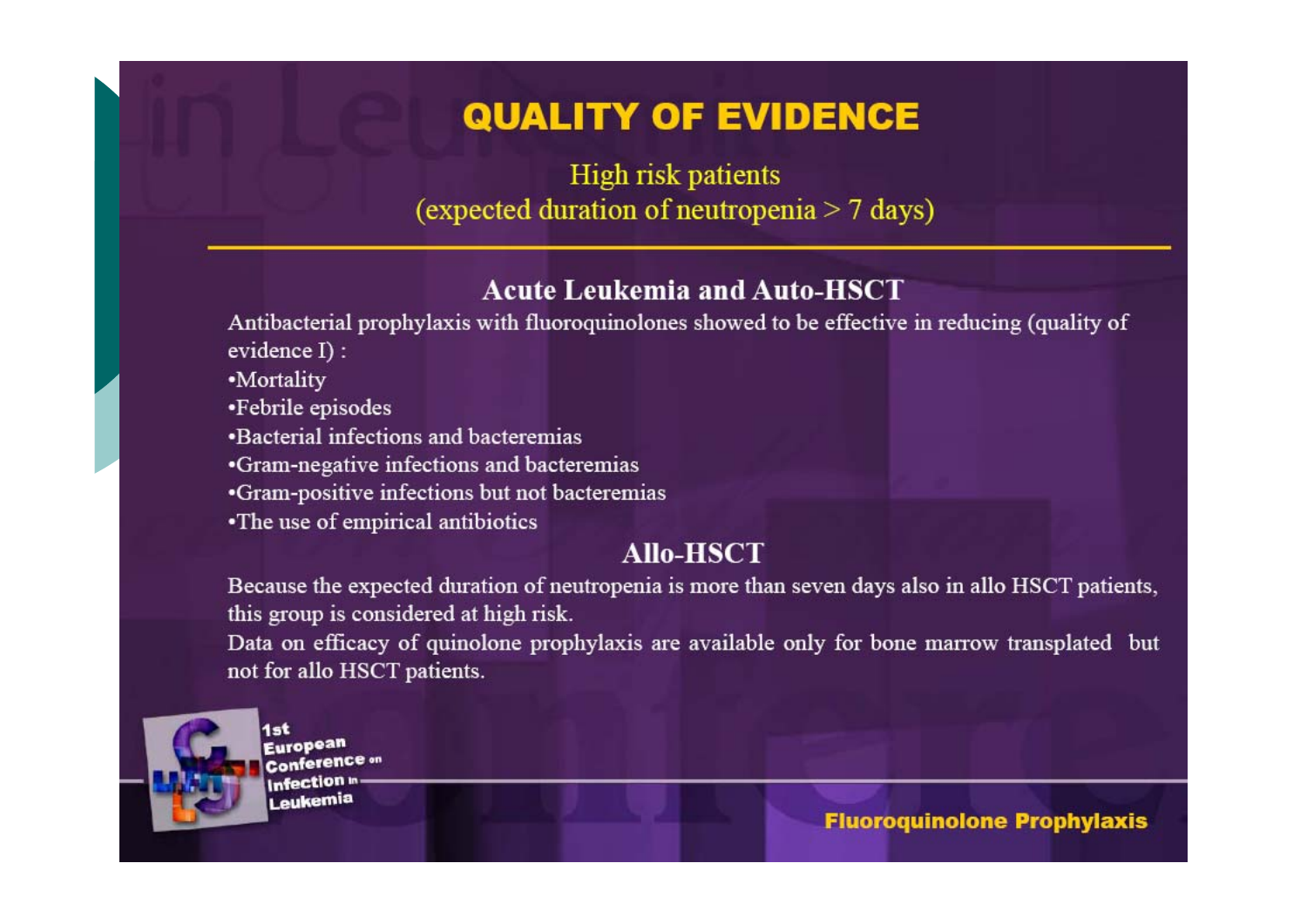

o florokinolon proflaksisi lenfoma ve solid tümörlü ayaktan hastalarda febril epizod riskini ve mortaliteyi azaltır

> $\circ$  Imran H, Tleyjeh IM, Arndt CA, Baddour LM, Erwin PJ, Tsigrelis C, Kabbara N, Montori VM. Fluoroquinolone prophylaxis in patients with neutropenia: a meta-analysis of randomized placebo-controlled trials. Eur J Clin Microbiol Infect Dis. 2008;27(1):53-63.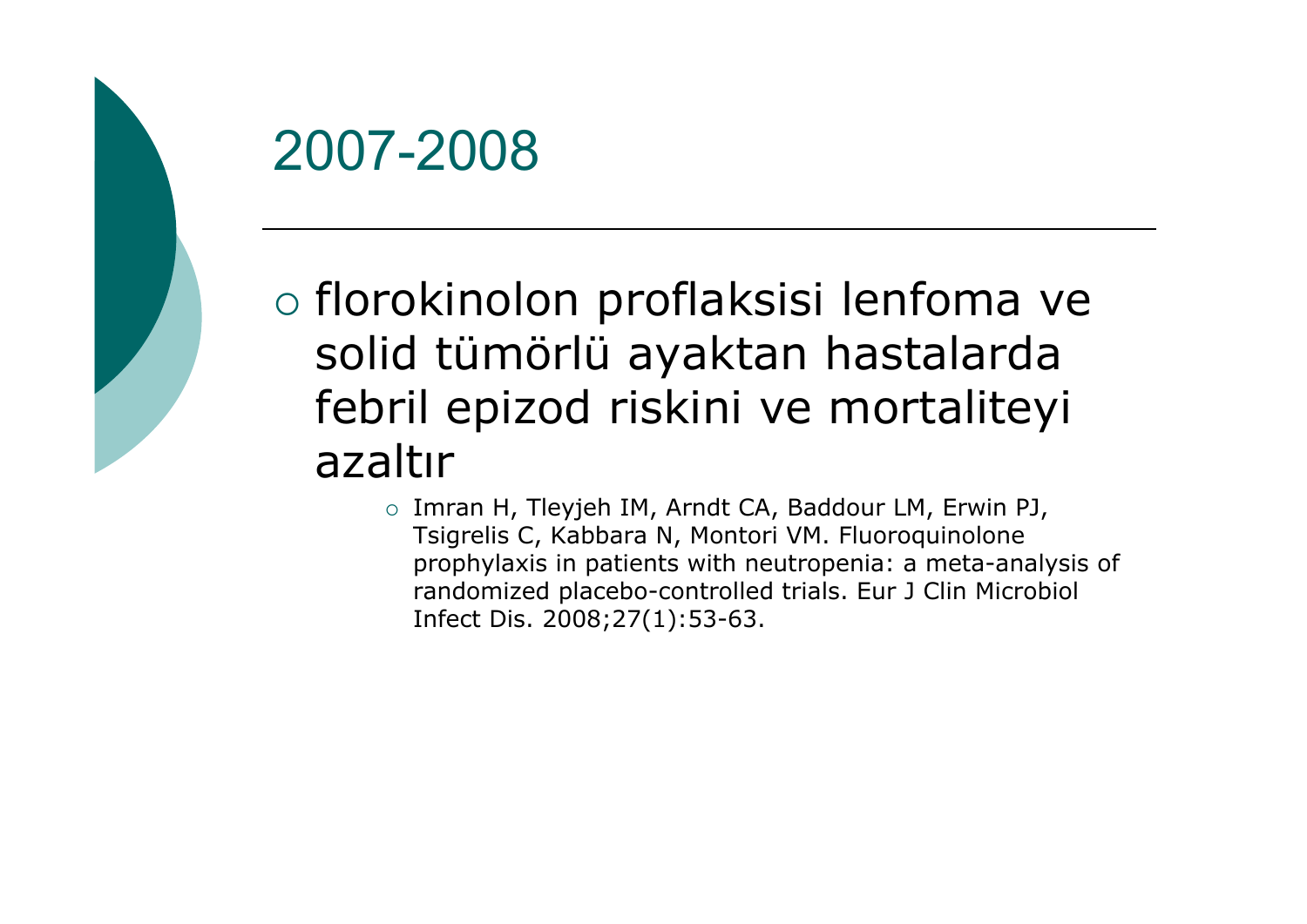Cullen MH, Billingham LJ, Gaunt CH, Steven NM. Rational selection of patients for antibacterial prophylaxis after chemotherapy.J Clin Oncol. 2007 Oct 20;25(30):4821-8.

{ SIGNIFICANT (Simple Investigation in Neutropenic Individuals of the Frequency of Infection after Chemotherapy +/- Antibiotic in a Number of Tumours)

 ${\circ}$  1565 hasta

- $\circ$  Solid kanser, lenfoma
- { Proflaktik levofloksasin sadece ilk myelosupresif tedavi esnasında
- o Ve ilk ateş epizodunu takib eden diğer epizodda kullanılmalıdlr
- $\circ$  Kinolon (levofloksasin) proflaksisi yaş, performans durumu veya tümör türünden ba ğımsız etkilidir.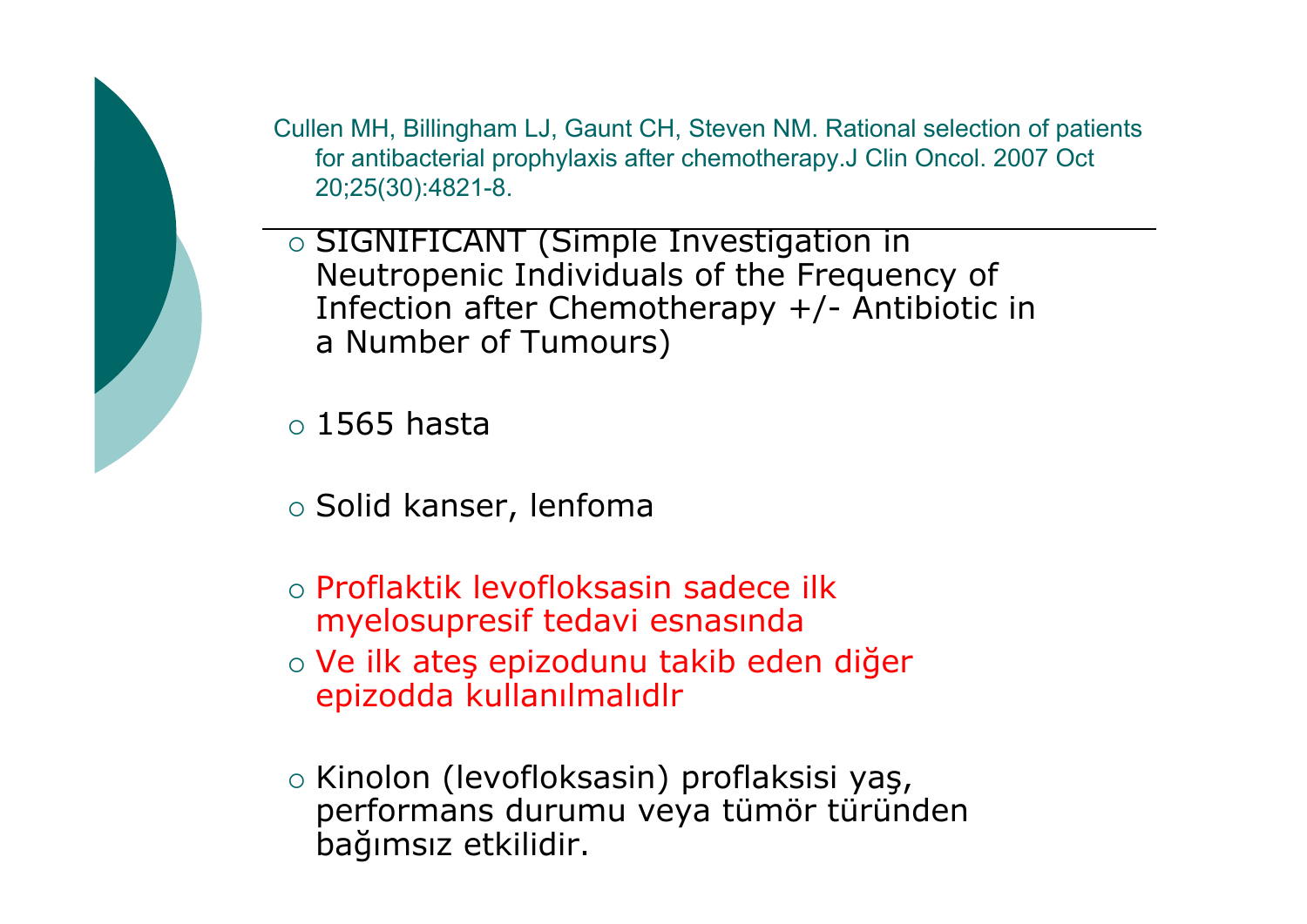#### von Baum H, Sigge [A, Bommer](http://www.ncbi.nlm.nih.gov/pubmed/16880172?ordinalpos=204&itool=EntrezSystem2.PEntrez.Pubmed.Pubmed_ResultsPanel.Pubmed_RVDocSum) M, Kern WV, Marre R, Döhner H, Kern P,

[Reuter](http://www.ncbi.nlm.nih.gov/pubmed/16880172?ordinalpos=204&itool=EntrezSystem2.PEntrez.Pubmed.Pubmed_ResultsPanel.Pubmed_RVDocSum) S.

Moxifloxacin prophylaxis in neutropenic patients.

J Antimicrob Chemother. 2006 Oct;58(4):891-4.

|                                                                   | Study period (prophylaxis with) |                  |                  |           |
|-------------------------------------------------------------------|---------------------------------|------------------|------------------|-----------|
| Characteristic                                                    | 1 (levofloxacin)                | 2 (moxifloxacin) | 3 (levofloxacin) | $P$ value |
| Length of study period, weeks                                     | 67                              | 50               | 19               |           |
| Patients, no.                                                     | 241                             | 180              | 48               |           |
| Neutropenic episodes, no.                                         | 399                             | 282              | 53               |           |
| Median duration of neutropenia per episode, days                  | 11                              | 11               | 10               | 0.26      |
| Gram-negative bacteraemia                                         | 22(6%)                          | 30 $(11\%)$      | 3(6%)            | 0.04      |
| E. coli                                                           | 14                              | 26               | 2                |           |
| other Enterobacteriaceae                                          |                                 | 3                |                  |           |
| P. aeruginosa                                                     |                                 |                  |                  |           |
| other non-fermentative bacilli                                    |                                 |                  |                  |           |
| Fluoroquinolone resistance among Gram-negative isolates           | 15(68%)                         | 28 (93%)         | $3(100\%)$       |           |
| Gram-positive bacteraemia                                         | 52 (13%)                        | 50 (18%)         | 7(13%)           | 0.28      |
| staphylococci                                                     | 41                              | 34               | 5                |           |
| enterococci                                                       | 8                               | 14               |                  |           |
| other                                                             | 3                               | $\overline{2}$   | 2                |           |
| Levofloxacin/moxifloxacin resistance among Gram-positive isolates | 90%/67%                         | 94%/86%          | 71%/57%          |           |
| Diarrhoea incidence per episode, no. (%)                          | 159 (40%)                       | 132 (47%)        | 24 (45%)         | 0.18      |
| CDAD episodes, no. $(\%)$                                         | 10(6%)                          | 43 (33%)         | 3(13%)           | < 0.001   |
| Patients with at least one episode of CDAD, no. $(\%)$            | 10(4%)                          | 37 (21%)         | 2(4%)            | < 0.001   |
| Overall mortality, no. of patients $(\%)$                         | 18 (8%)                         | 12(7%)           | $5(10\%)$        | 0.25      |
| Death from infection, no. of patients $(\%)$                      | 10(4%)                          | 10(6%)           | 3(6%)            | 0.41      |

CDAD, Clostridium difficile toxin A-associated diarrhoea.

Statistical significance was tested by ANOVA or  $\chi^2$  analysis.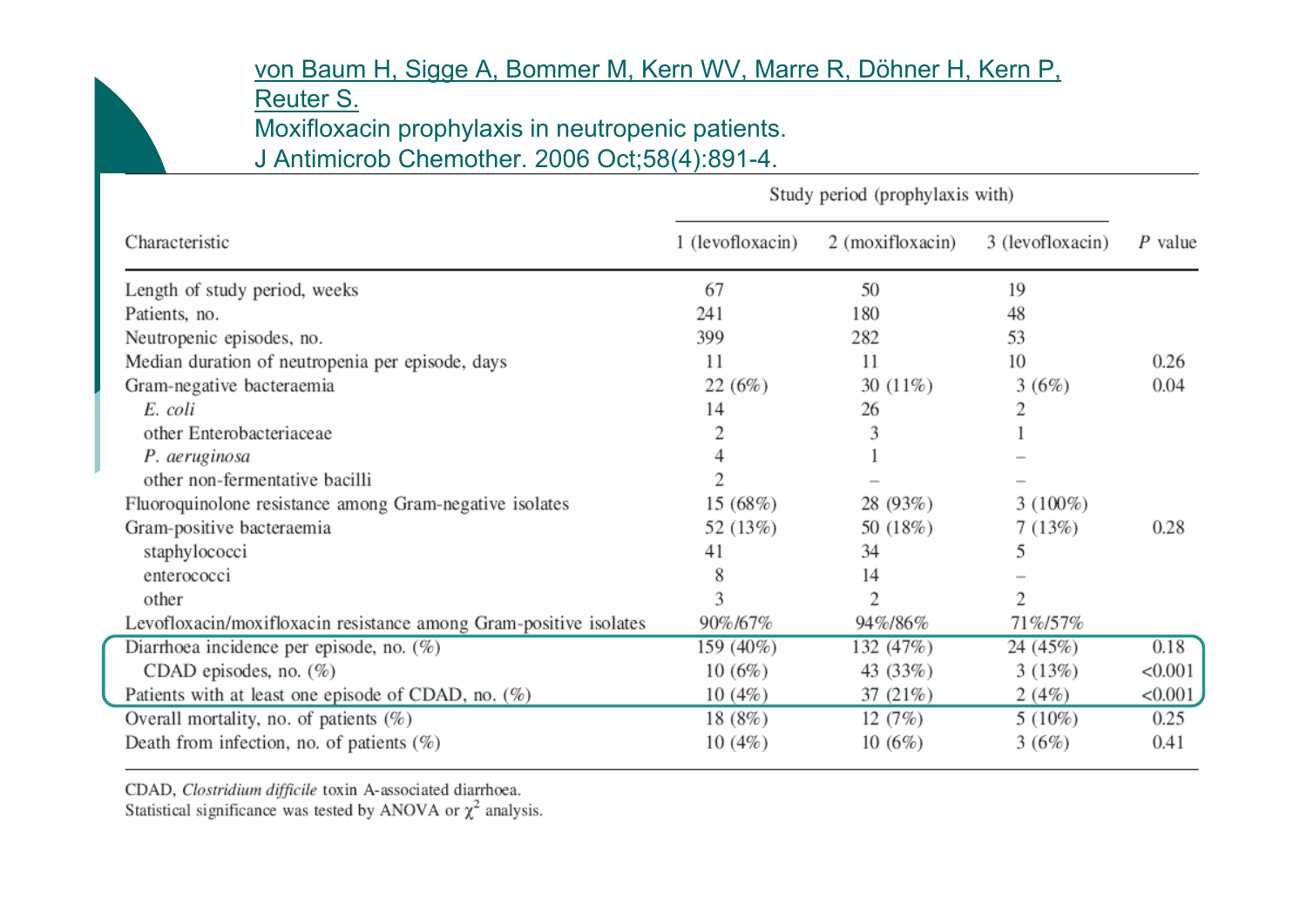

## {glikopeptidlerin febril nötropenik hastada ba başlangıç emprik<br>tedavisinde kullanılmasını destekleyecek yeterli kanıt yoktur

• Vardakas KZ, Samonis G, Chrysanthopoulou SA,<br>Bliziotis IA, Falagas ME. Role of glycopeptides as part<br>of initial empirical treatment of febrile neutropenic<br>patients: a meta-analysis of randomised controlled<br>trials.Lancet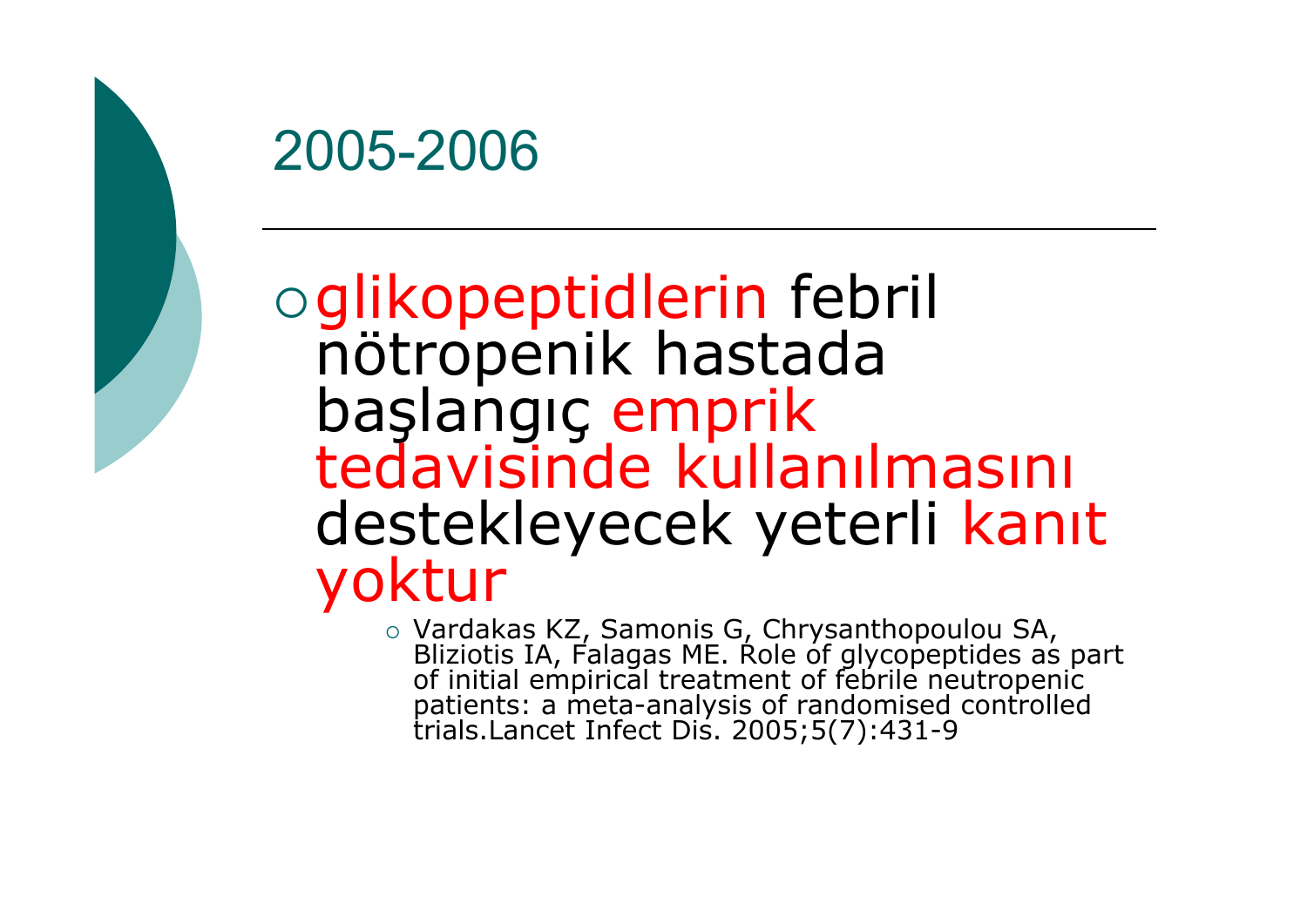### **CONCLUSION 1**

|                         | <b>Glycopeptide</b> | CDC grading<br>system |
|-------------------------|---------------------|-----------------------|
| At onset of fever       | Not recommended     | I D                   |
| <b>Persistent fever</b> | Not recommended     | I D                   |

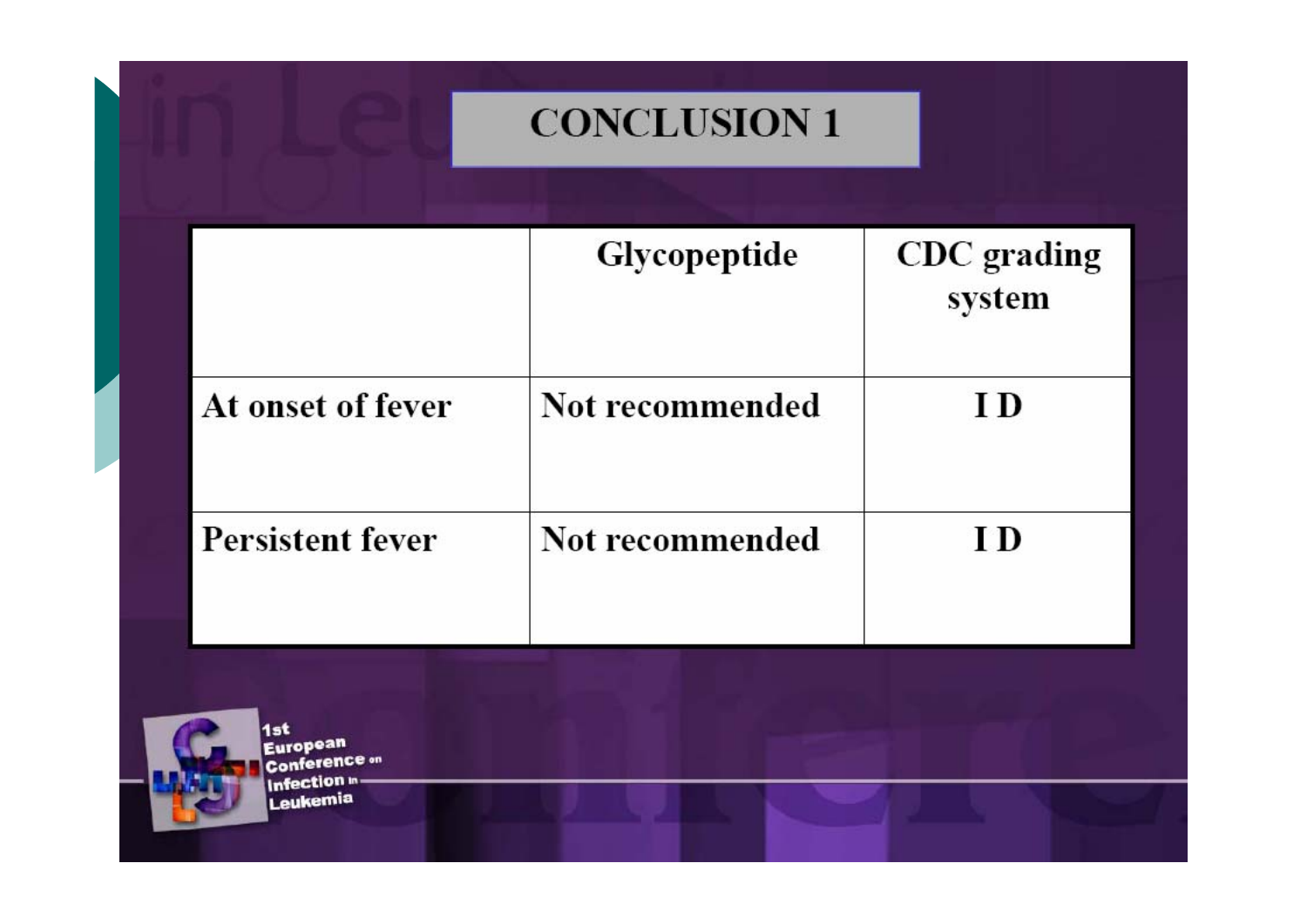### **CONCLUSION 2**

|                                                                         | <b>Glycopeptide</b> | CDC grading<br>system |
|-------------------------------------------------------------------------|---------------------|-----------------------|
| <b>Known colonisation</b><br>with MRSA                                  | recommended         | ш с                   |
| <b>Hypotension or shock</b>                                             | recommended         | III C                 |
| Skin and soft tissue<br>infections including<br>cath-related infections | recommended         | III C                 |



1st<br>European **Conference** on Infection **in**. Leukemia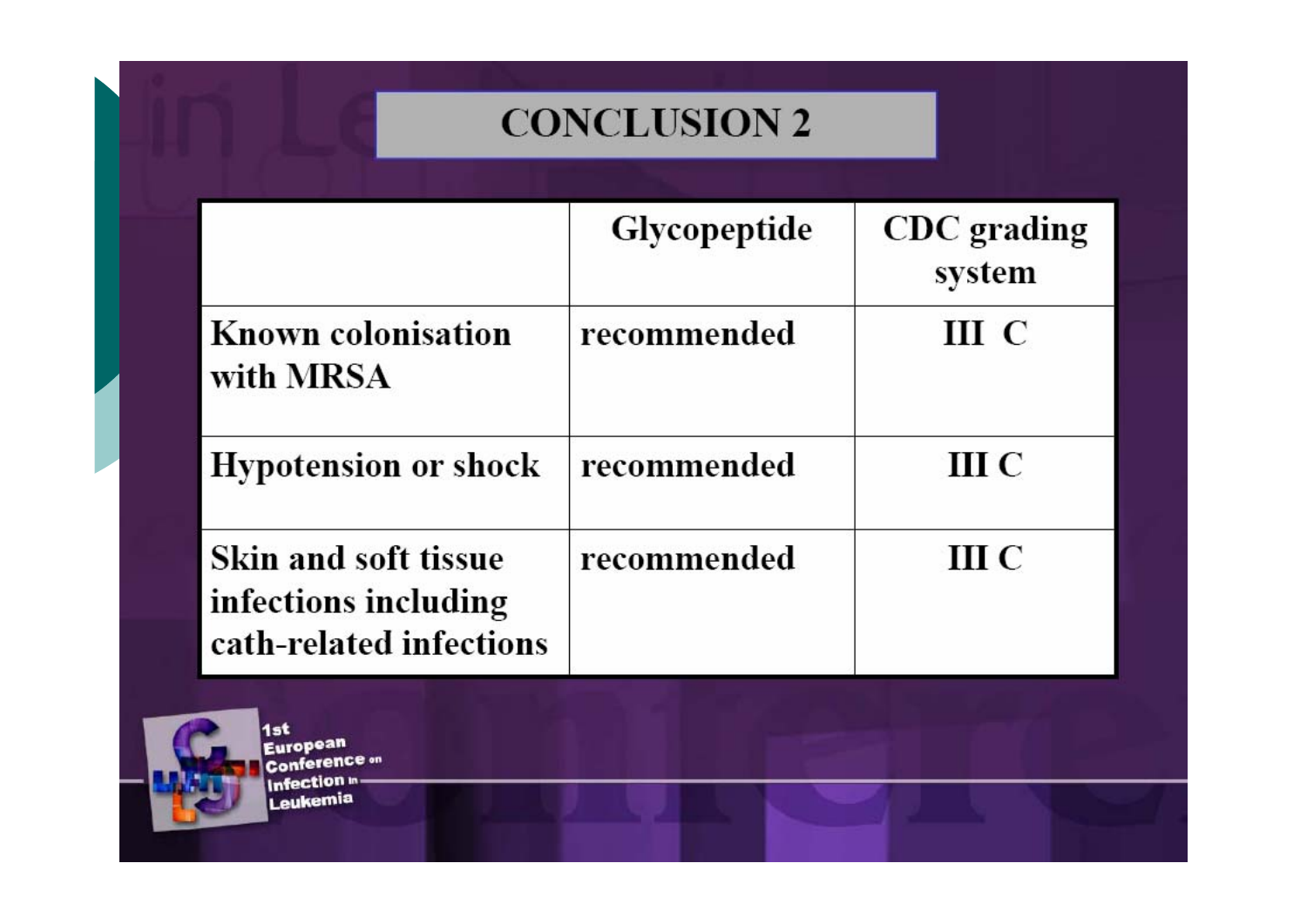## Teicoplanin vs Vankomisin

- $\circ$  Multivariet analiz:
- $\circ$  amfoterisin B kullanımı(p < 0.001)
- $\circ$  vankomisin kullanımı (p = 0.002)
- $\bigcirc$ Nefrotoksisite ile ili şkili ba ğımsız de ğişkenler

o Hahn-Ast C, Glasmacher A, Arns A, Mühling A, o Hahn-Ast C, Glasmacher A, Arns A, Mühling A,<br>Orlopp K, Marklein G, Von Lilienfeld-Toal M. An<br>Audit of Efficacy and Toxicity of Teicoplanin Versus Vancomycin in Febrile Neutropenia: Is the Different<br>Toxicity Profile Clinically Relevant? Infection. 2008 Feb;36(1):54-58. Epub 2008 Jan 12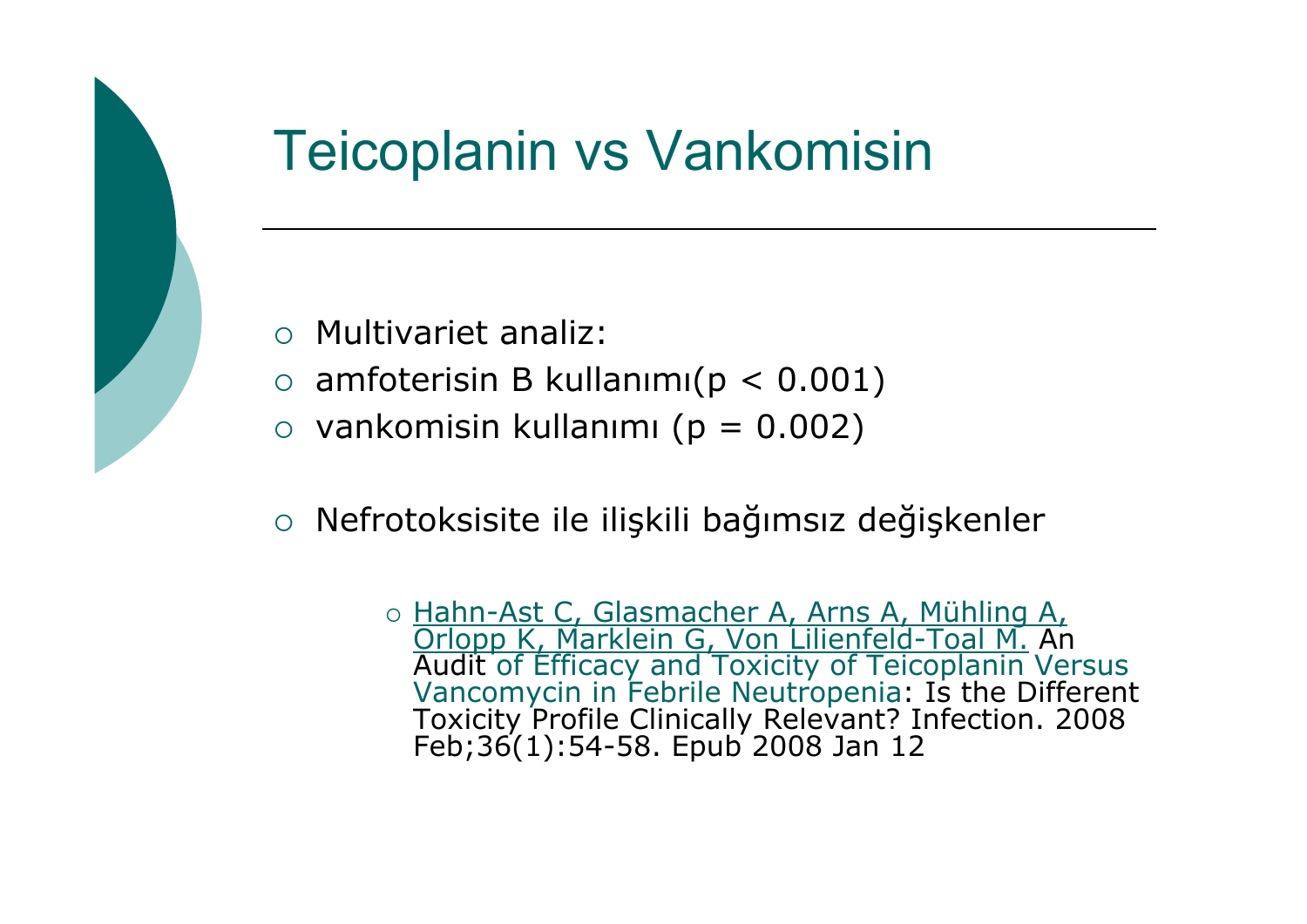## Glikopeptid vs Linezolid

{ linezolid ve vankomisinin febril nötropenik hastada uygun indikasyonda <sup>e</sup> şde ğer etkinlik sa ğladığını gösterilmi ştir

> $\,\circ\,$  Jaksic B, Martinelli G, Perez-Oteyza J,  $\,$ Hartman CS, Leonard LB, Tack KJ. Efficacy and safety of linezolid compared with vancomycin in a randomized, double-blind study of febrile neutropenic patients with cancer. Clin Infect Dis. 2006;42(5):597-607.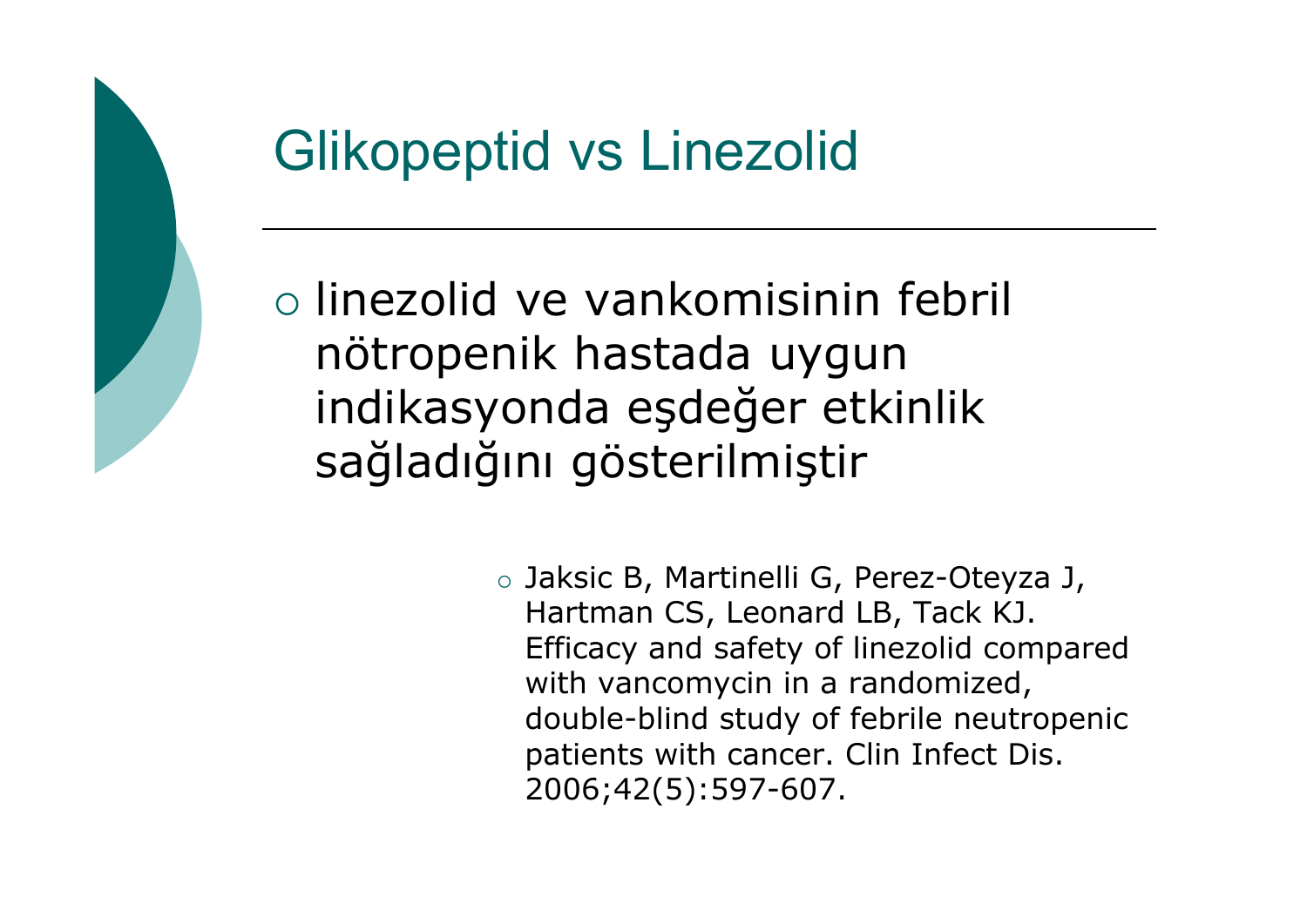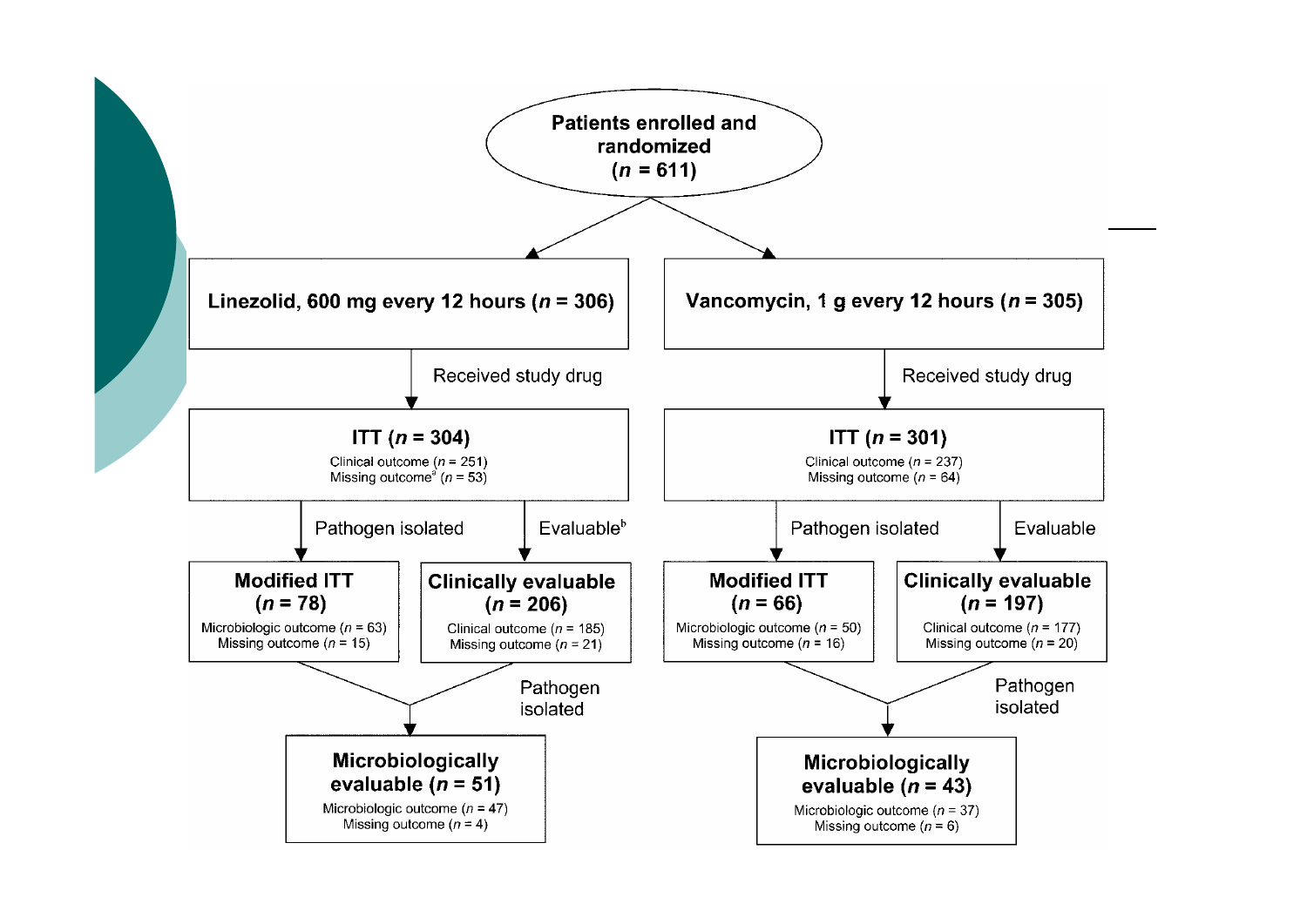| Hematologic variable,                                          | Baseline        |     | End of treatment |     | 7 Days after<br>completion of<br>therapy |                |
|----------------------------------------------------------------|-----------------|-----|------------------|-----|------------------------------------------|----------------|
| treatment group                                                | Mean $\pm$ SD   | Рª  | Mean $\pm$ SD    | Рª  | Mean $\pm$ SD                            | Р <sup>а</sup> |
| Hemoglobin, g/dL                                               |                 |     |                  |     |                                          |                |
| Linezolid                                                      | $8.8 \pm 1.6$   |     | $9.4 \pm 1.5$    |     | $10.0 \pm 1.6$                           |                |
| Vancomycin                                                     | $8.8 \pm 1.6$   | .58 | $9.3 \pm 1.5$    | .43 | $10.0 \pm 1.7$                           | .80            |
| Platelet count, $\times$ 10 <sup>3</sup> cells/mm <sup>3</sup> |                 |     |                  |     |                                          |                |
| Linezolid                                                      | $28.2 \pm 30.5$ |     | $74.7 \pm 115.8$ |     | $141.0 \pm 148.4$                        |                |
| Vancomycin                                                     | $31.5 \pm 53.6$ | .36 | $75.2 \pm 98.6$  | .96 | $149.9 \pm 165.3$                        | .52            |
| WBC count, $\times$ 10 <sup>3</sup> cells/mm <sup>3</sup>      |                 |     |                  |     |                                          |                |
| Linezolid                                                      | $0.77 \pm 2.43$ |     | $3.85 \pm 5.16$  |     | $4.79 \pm 5.16$                          |                |
| Vancomycin                                                     | $1.18 \pm 9.04$ | .44 | $4.39 \pm 5.54$  | .22 | $5.12 \pm 6.45$                          | .51            |
| ANC, cells/mm <sup>3</sup>                                     |                 |     |                  |     |                                          |                |
| Linezolid                                                      | $118 \pm 341$   |     | $2480 \pm 4136$  |     | $2991 \pm 4412$                          |                |
| Vancomycin                                                     | 107 ± 290       | .71 | $2788 \pm 4365$  | .41 | $2935 \pm 3592$                          | .88            |

#### Table 6. Hematologic variables before and after treatment.

NOTE. ANC, absolute neutrophil count.

<sup>a</sup> Determined by analysis of variance.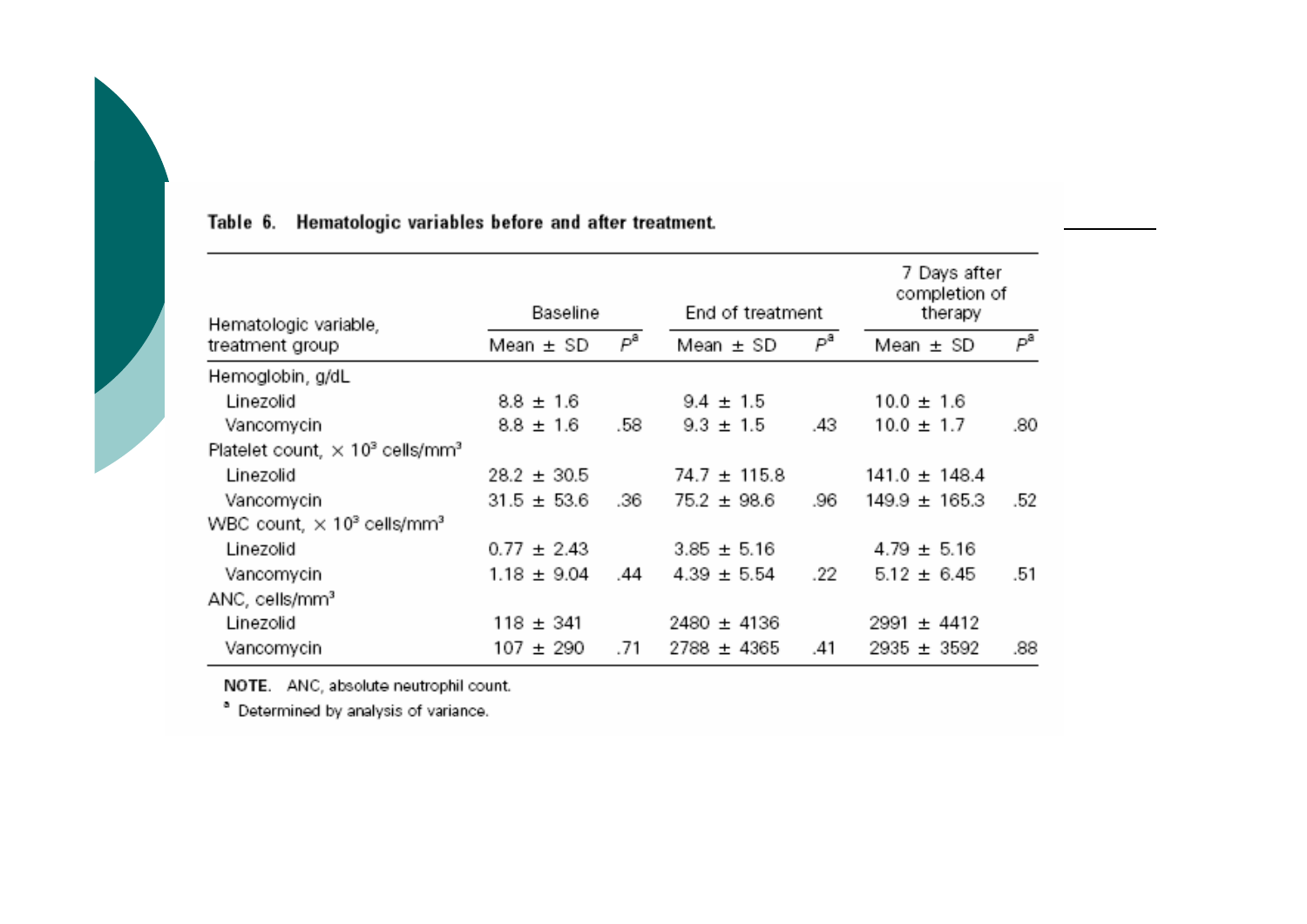

Figure 2. Kaplan-Meier analyses of time to defervescence and to neutrophil recovery in the modified intent-to-treat (MITT), microbiologically evaluable (ME), and fever of uncertain origin (FUO) populations. ANC, absolute neutrophil count.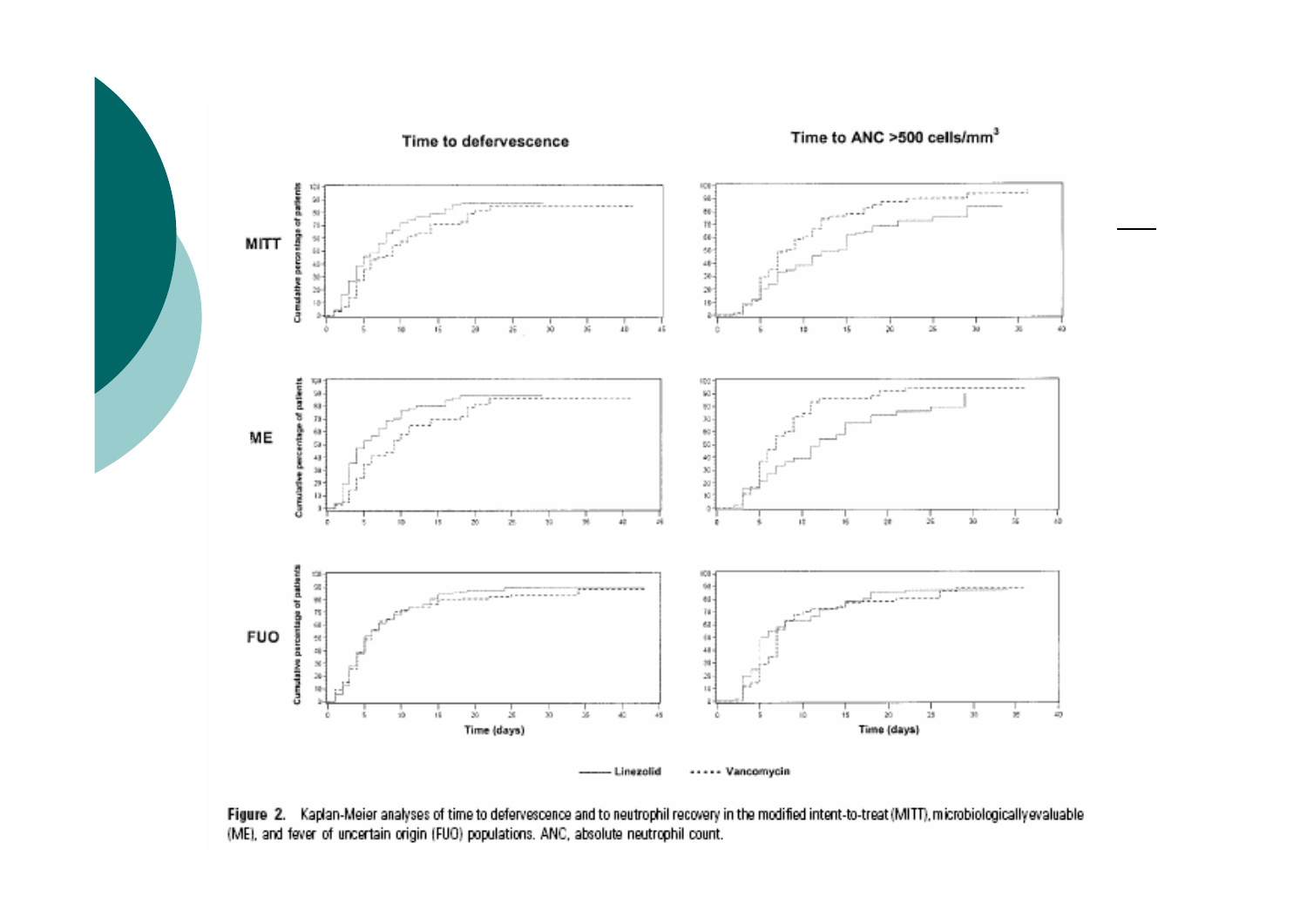### Empirik vs Konvensiyonel Tx

- o hematopoietik kök hücre hematopoietik kök hücre transplantasyonu yapılan hastalarda empirik-nötropenin ba empirik-nötropenin başlangıç günü-<br>tedavi kolunda kan dolaşım infeksio tedavi kolunda kan dolaşım infeksionları<br>azalır
- o ancak yatış süresi, engrafmente dek geçen süre, ilave antibiyotik kullanımı ve<br>30 günde mortalite açısından fark yoktur
	- { Slavin MA, Grigg AP, Schwarer AP, Szer J, Spencer A, Sainani A, Thursky KA, Roberts AW. A randomized comparison of empiric or pre-emptive antibiotic therapy after<br>hematopoietic stem cell transplantation. Bone<br>Marrow Transplant. 2007;40(2):157-63.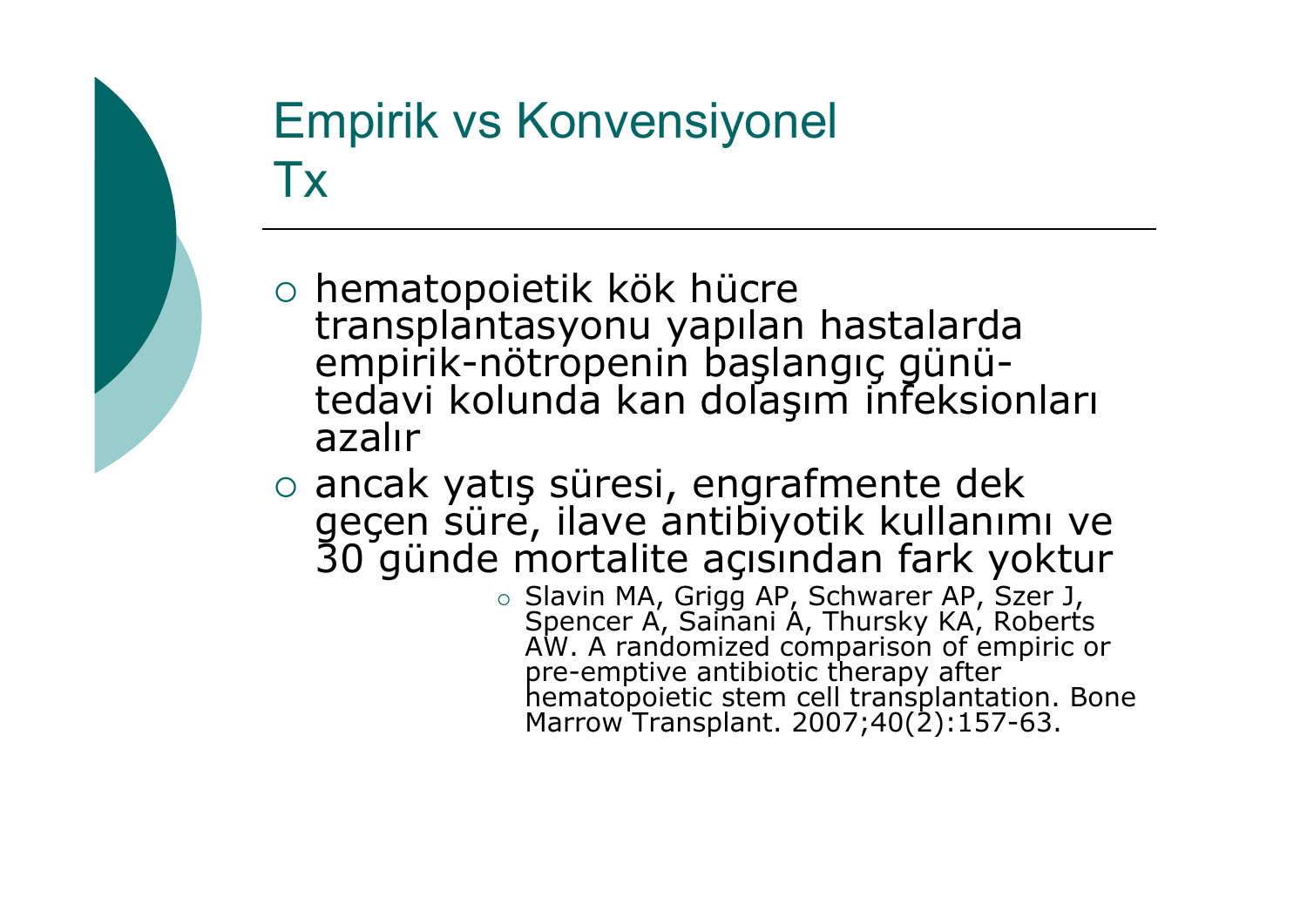### G-CSF kullanımı?

{ 65 ya ş üstü hastalar  $\circ$  %20 nin üstünde FN oranı olan rejimler

 $\circ$  FN oranı %10-20 arası olan durumlarda hasta ili şkili risk faktörleri de ğerlendirilmelidir

Eur J Cancer. 2006 Oct;42(15):2433-53.

**EORTC guidelines for the use of granulocyte-colony stimulating factor to reduce the incidence of chemotherapy-induced febrile neutropenia in adult patients with lymphomas and solid tumours.**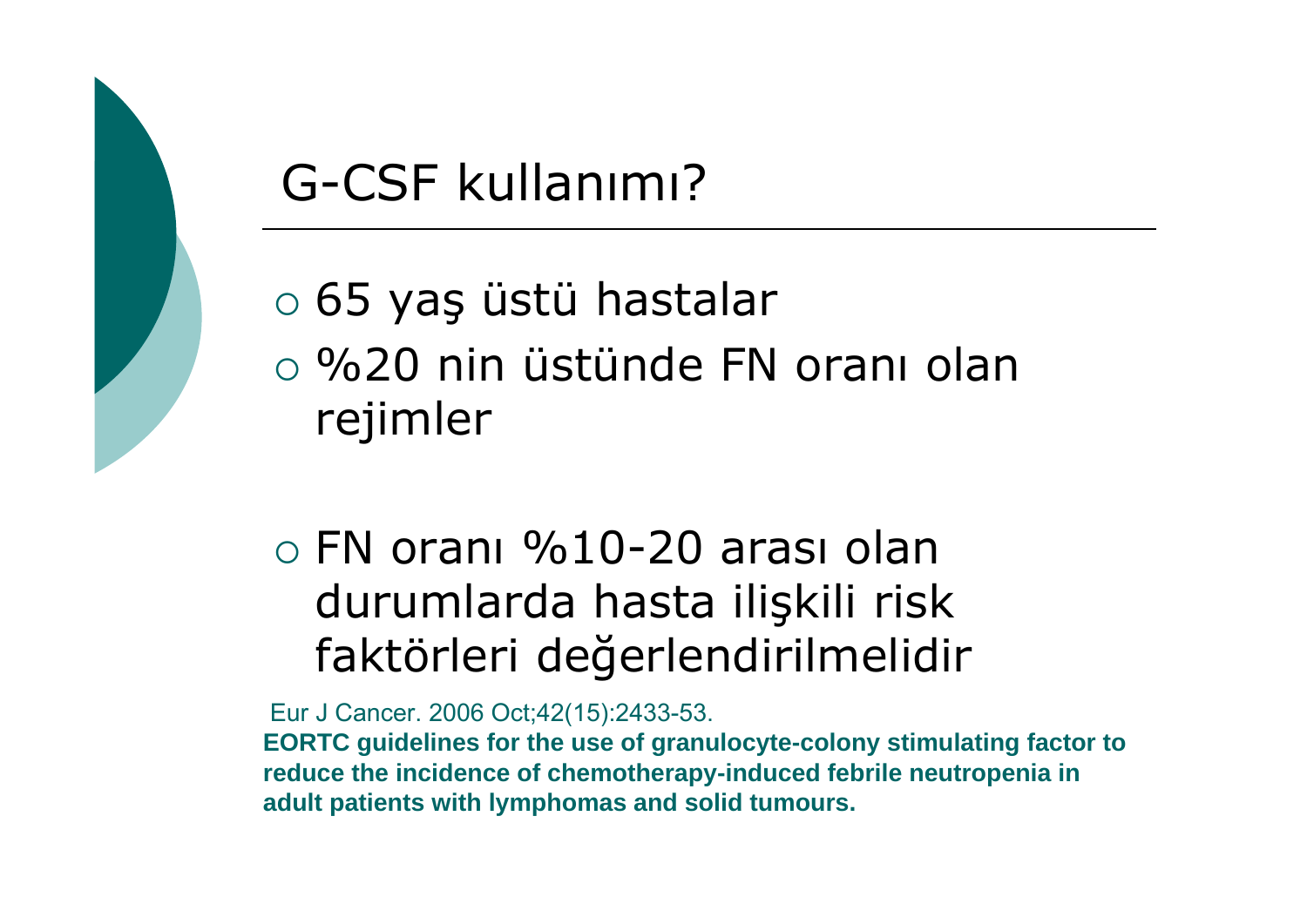### EORTC-2

o doz veya içerik yoğun kemoterapi uygulamalarında kemoterapiyi sürdürebilmek adına önerilebilir

 $\circ$  filgrastim, lenograstim ve pegfilgrastim klinik olarak etkindir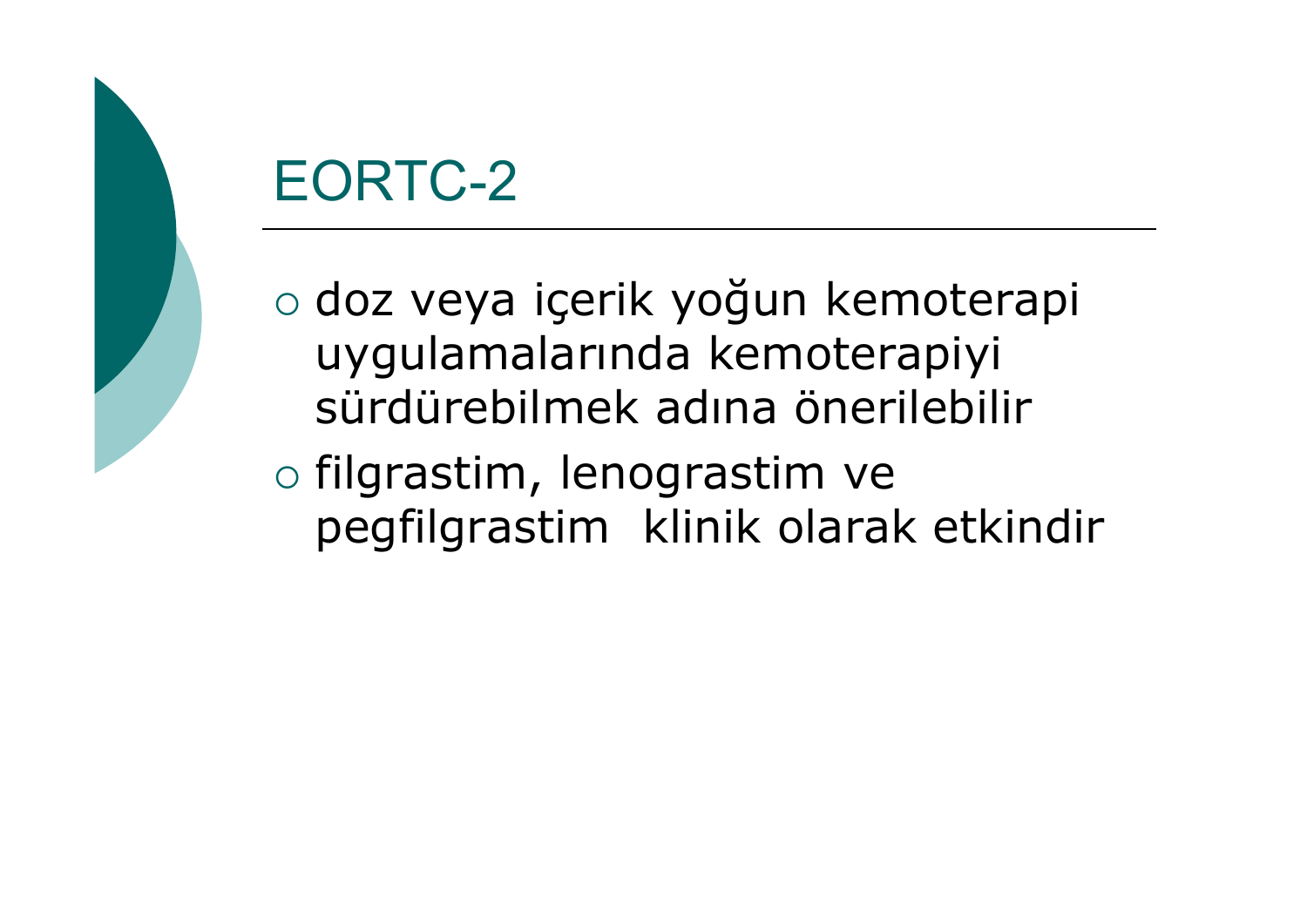Sung L, Nathan PC, Alibhai SM, Tomlinson GA, Beyene J. Meta-analysis: effect of prophylactic hematopoietic colony-stimulating factors on mortality and outcomes of infection. Annals of internal medicine 2007;147(6):400-11.

### ${\circ}$  148 çalışma

o İnfeksiyon oranını azaltmakta

o Mortalite üzerine sınırlı etkide veya etkisiz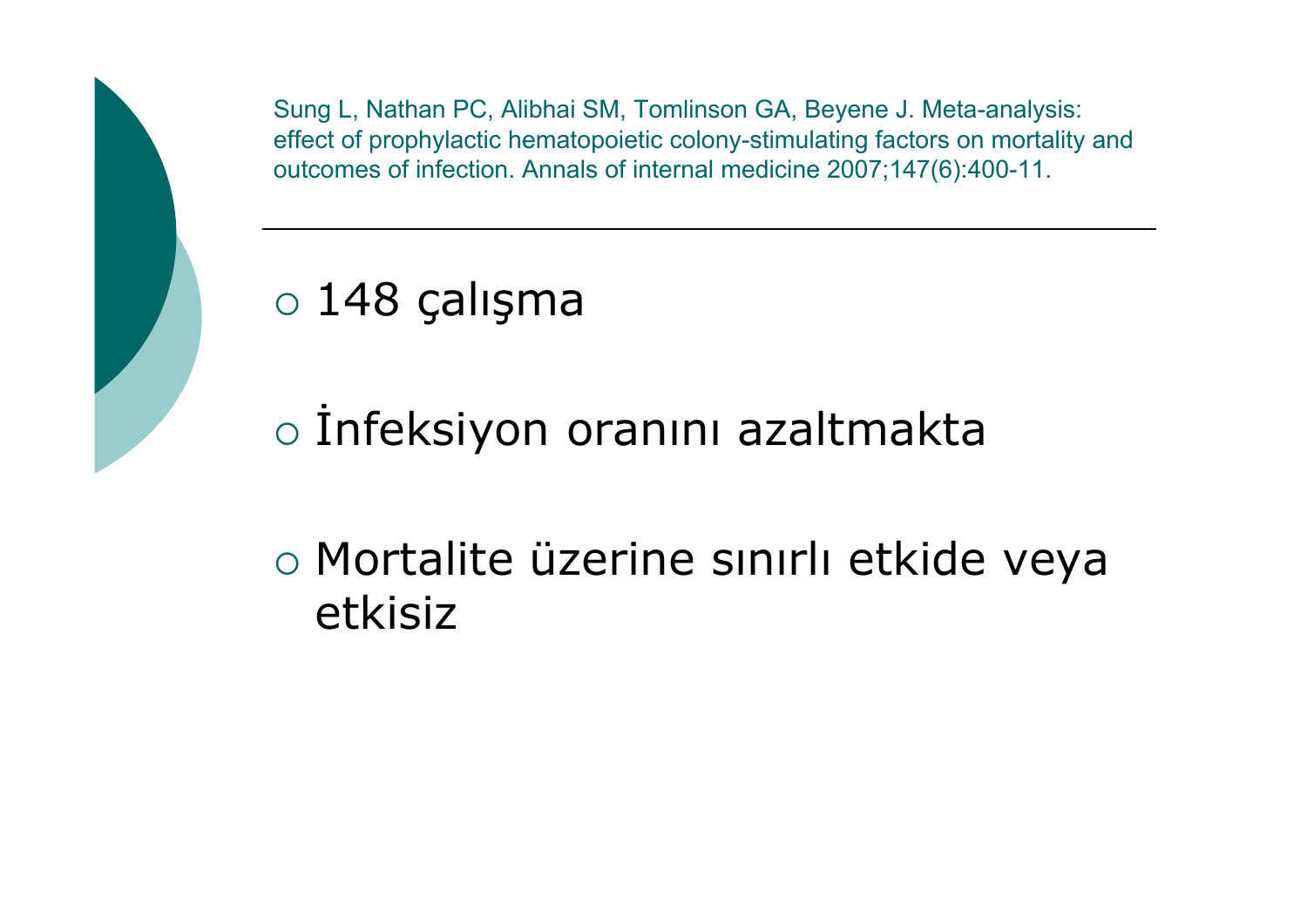Balducci L, Al-Halawani H, Charu V, Tam J, Shahin S, Dreiling Ershler WB. Elderly cancer patients receiving chemotherapy benefit from first-cycle pegfilgrastim.Oncologist. 2007 Dec;12(12):1416-24



Se) Proportion of Patients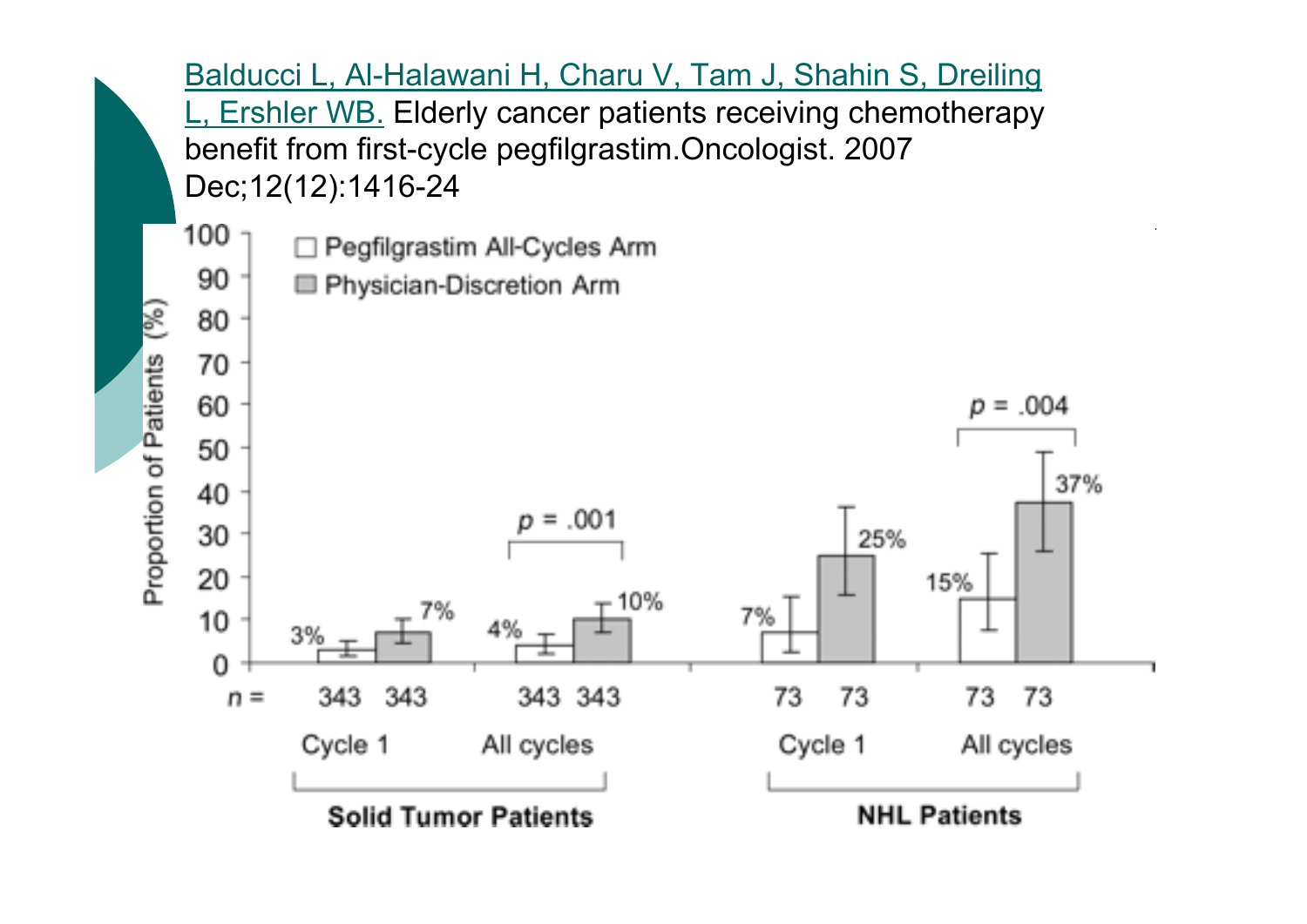Pinto L, Liu Z, Doan Q, Bernal M, Dubois R, Lyman G.

Comparison of pegfilgrastim with filgrastim on febrile neutropenia, grade IV neutropenia and bone pain: a meta-analysis of randomized controlled trials. Curr Med Res Opin. 2007 Sep;23(9):2283-95.

- o 5 RANDOMİZE ÇALIŞMA
- ${\circ}$  617 Hasta
- $\circ$  Tek doz pegfilgrastim (100ug/kg) vs filgrastim (5ug/kg) hergün 10-14 gün süre ile

{ **Nötropeni ve febril nötropeni oranları, nötropeniden çıkış, kemik ağrıları açısından pegfilgrastim daha avantajlı**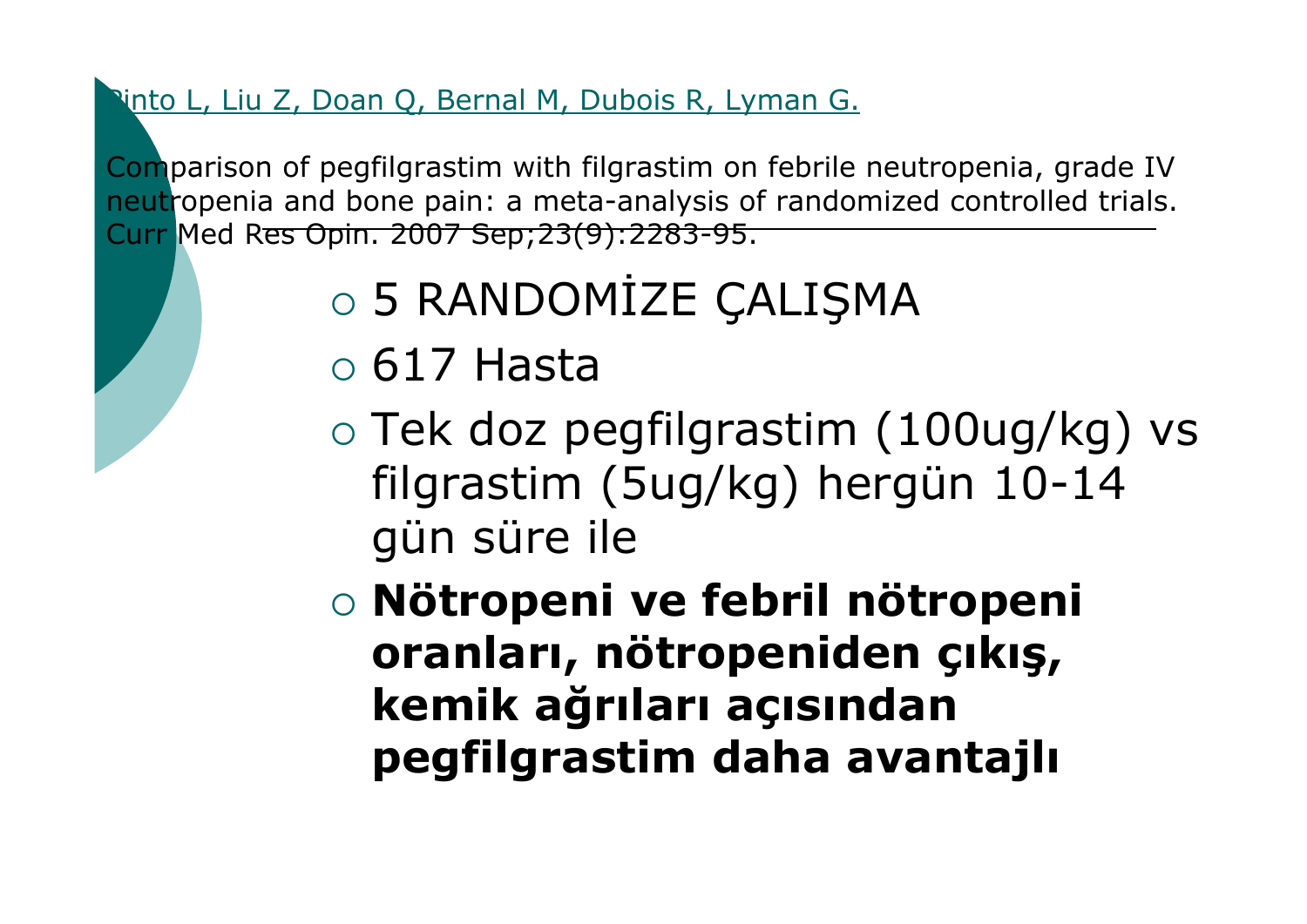Klastersky J, Paesmans [M, Georgala](http://www.ncbi.nlm.nih.gov/pubmed/16943529?ordinalpos=10&itool=EntrezSystem2.PEntrez.Pubmed.Pubmed_ResultsPanel.Pubmed_RVDocSum) A, Muanza F, Plehiers B, Dubreucq L, Lalami Y, Aoun [M, Barette M.](http://www.ncbi.nlm.nih.gov/pubmed/16943529?ordinalpos=10&itool=EntrezSystem2.PEntrez.Pubmed.Pubmed_ResultsPanel.Pubmed_RVDocSum)

Outpatient oral antibiotics for febrile neutropenic cancer patients using a score predictive for complications.

J Clin Oncol. 2006 Sep 1;24(25):4129-34.

#### 178 hasta oral tedavi----%95 ba şarı

| Table 1. The MASCC Risk-Index Score                                         |        |
|-----------------------------------------------------------------------------|--------|
| Characteristic                                                              | Weight |
| Burden of febrile neutropenia with no or mild symptoms"                     | 5      |
| No hypotension (systolic blood pressure > 90 mmHg)                          | 5      |
| No chronic obstructive pulmonary diseaset                                   | 4      |
| Solid tumor or hematologic malignancy with no previous fungal<br>infection‡ | 4      |
| No dehydration requiring parenteral fluids                                  | 3      |
| Burden of febrile neutropenia with moderate symptoms"                       | 3      |
| Outpatient status                                                           | 3      |
| Age < 60 years                                                              | 2      |

#### Max.score:26 MASCC 21 ve üstü dü şük risk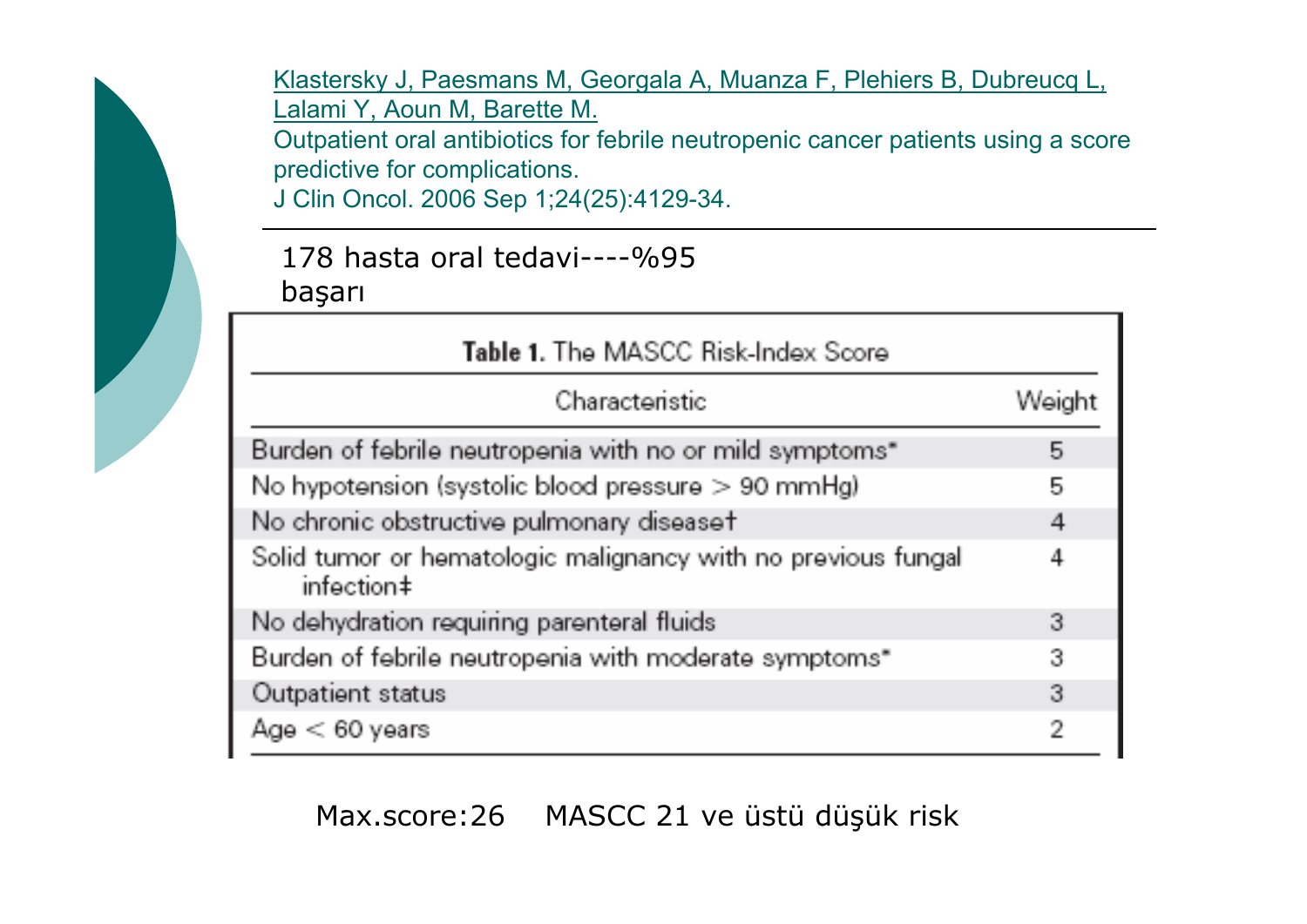### **Ayaktan tedavi-MASCC risk** indeksi

- Innes H, Lim SL, Hall A, Chan SY, Bhalla N, Marshall E. Management of febrile neutropenia in solid tumours and lymphomas using the Multinational Association for Supportive Care in Cancer (MASCC) risk index: feasibility and safety in routine clinical practice. Support Care Cancer. 2007 Sep 25
- MASCC indeksi açısından pozitif prediktif değer %96.7% (95% CI 95.0-98.6%)
- Girmenia C, Russo E, Carmosino I, Breccia M, Dragoni F, Latagliata R, Mecarocci S, Morano SG, Stefanizzi C, Alimena G Early hospital discharge with oral antimicrobial therapy in patients with hematologic malignancies and **Iow-risk febrile neutropenia.** Ann Hematol, 2007 Apr:86(4):263-70.
- Elting LS, Lu C, Escalante CP, Giordano SH, **Trent JC, Cooksley C, Avritscher EB, Shih** YC, Ensor J, Bekele BN, Gralla RJ, Talcott **JA, Rolston K Outcomes and cost of outpatient or** inpatient management of 712 patients with febrile neutropenia. . J Clin Oncol. 2008 Feb  $1;26(4):606-11.$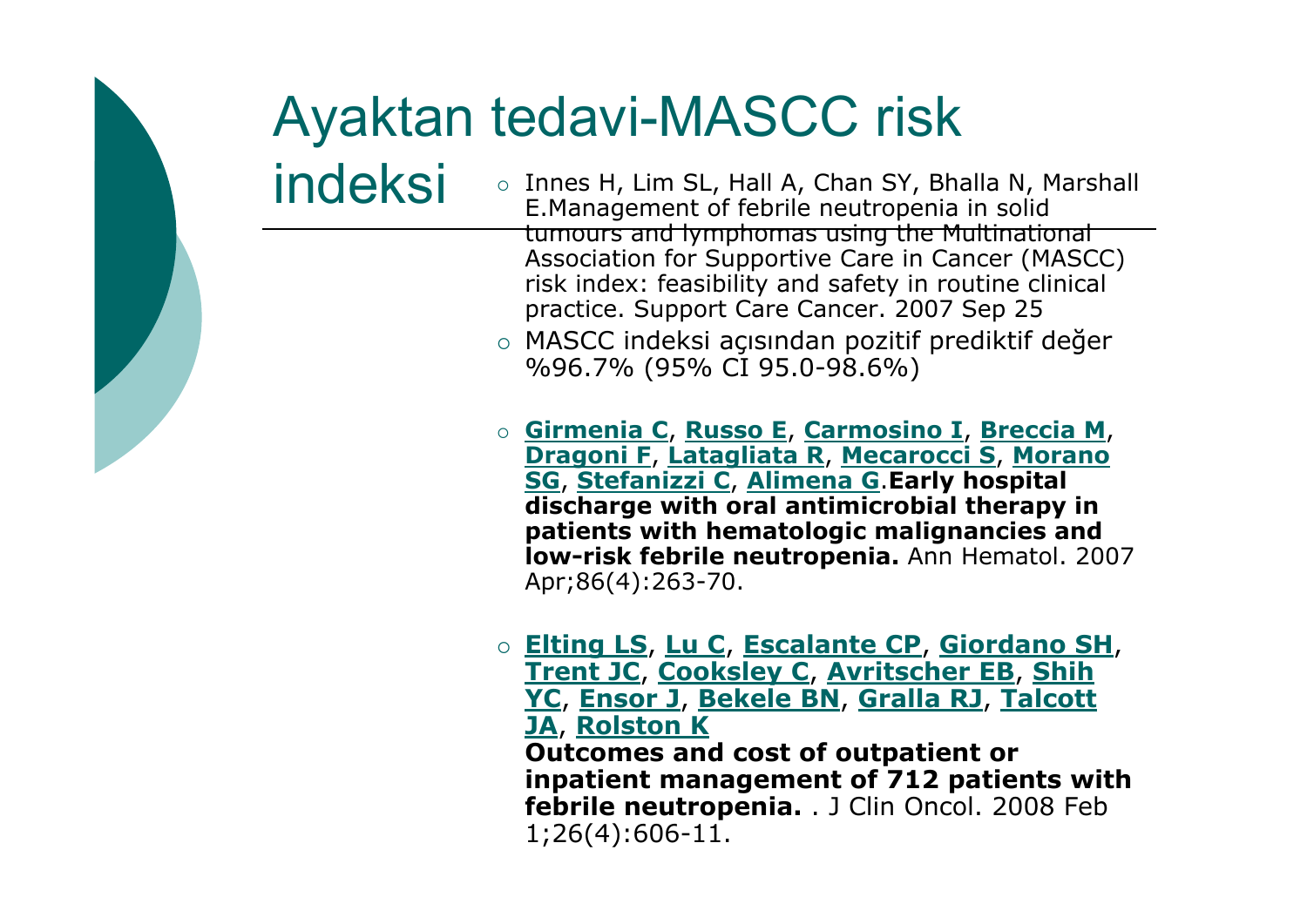HIV dış<sup>ı</sup> immunkompromize hastada PCP proflaksisi

- $\circ$  595 erişkin
- o akut lösemi-organ tx

 $\circ$  520 çocuk { akut lösemi

### o Toplam 11 çalışma

Green [H, Paul M, Vidal](http://www.ncbi.nlm.nih.gov/pubmed/17636808?ordinalpos=13&itool=EntrezSystem2.PEntrez.Pubmed.Pubmed_ResultsPanel.Pubmed_RVDocSum) L, Leibovici L.

Prophylaxis for Pneumocystis pneumonia (PCP) in non-HIV immunocompromised patients. Cochrane Database Syst Rev. 2007 Jul 18;(3):CD005590. Review.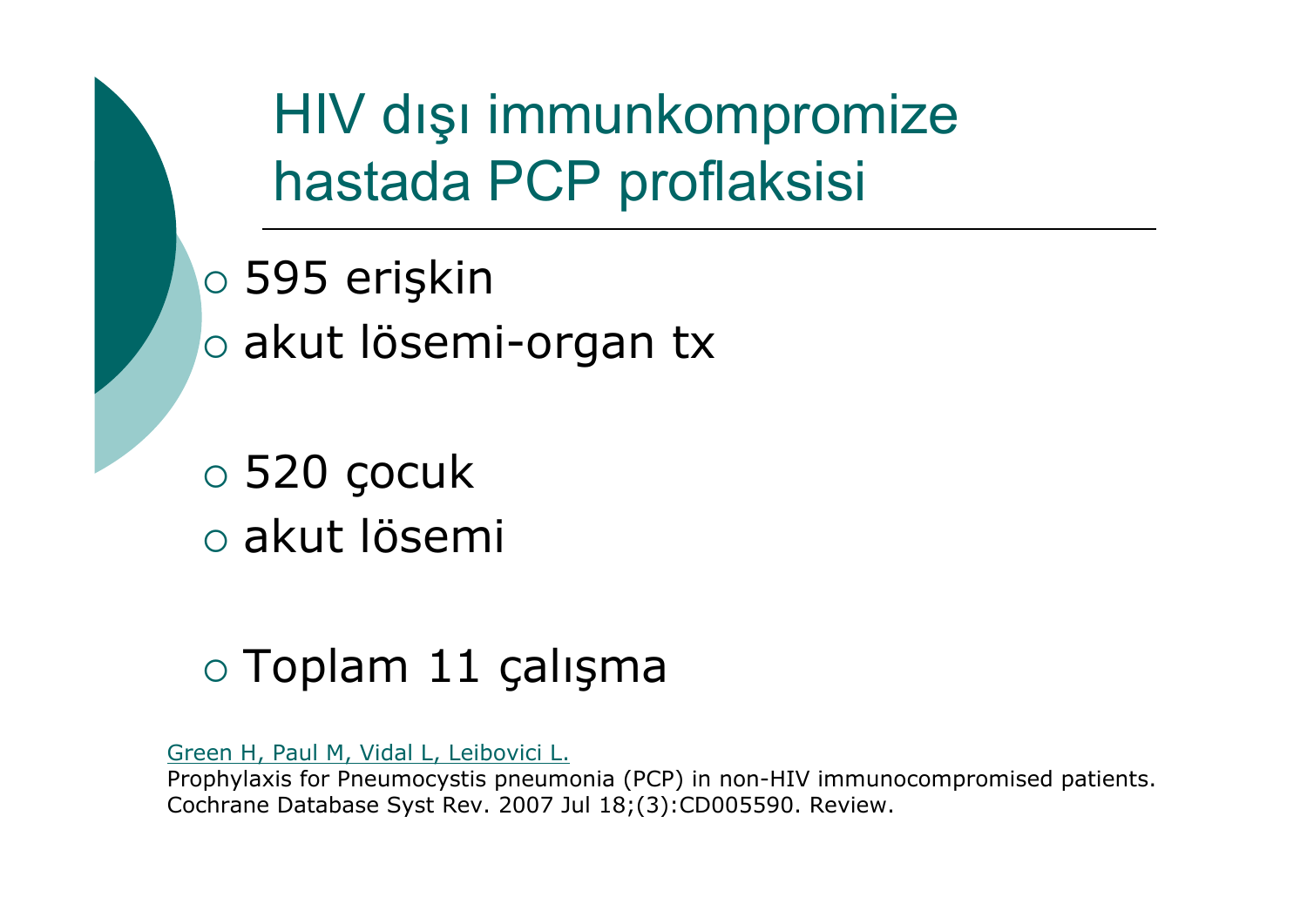

o 1 PCP vakasını engellemek için 15 hastaya proflaksi vermek gerekli

 $\circ$  SXT-yan etki düşük  $\circ$  -maliyet etkin o -diğer faydalar

 $\circ$ önerilir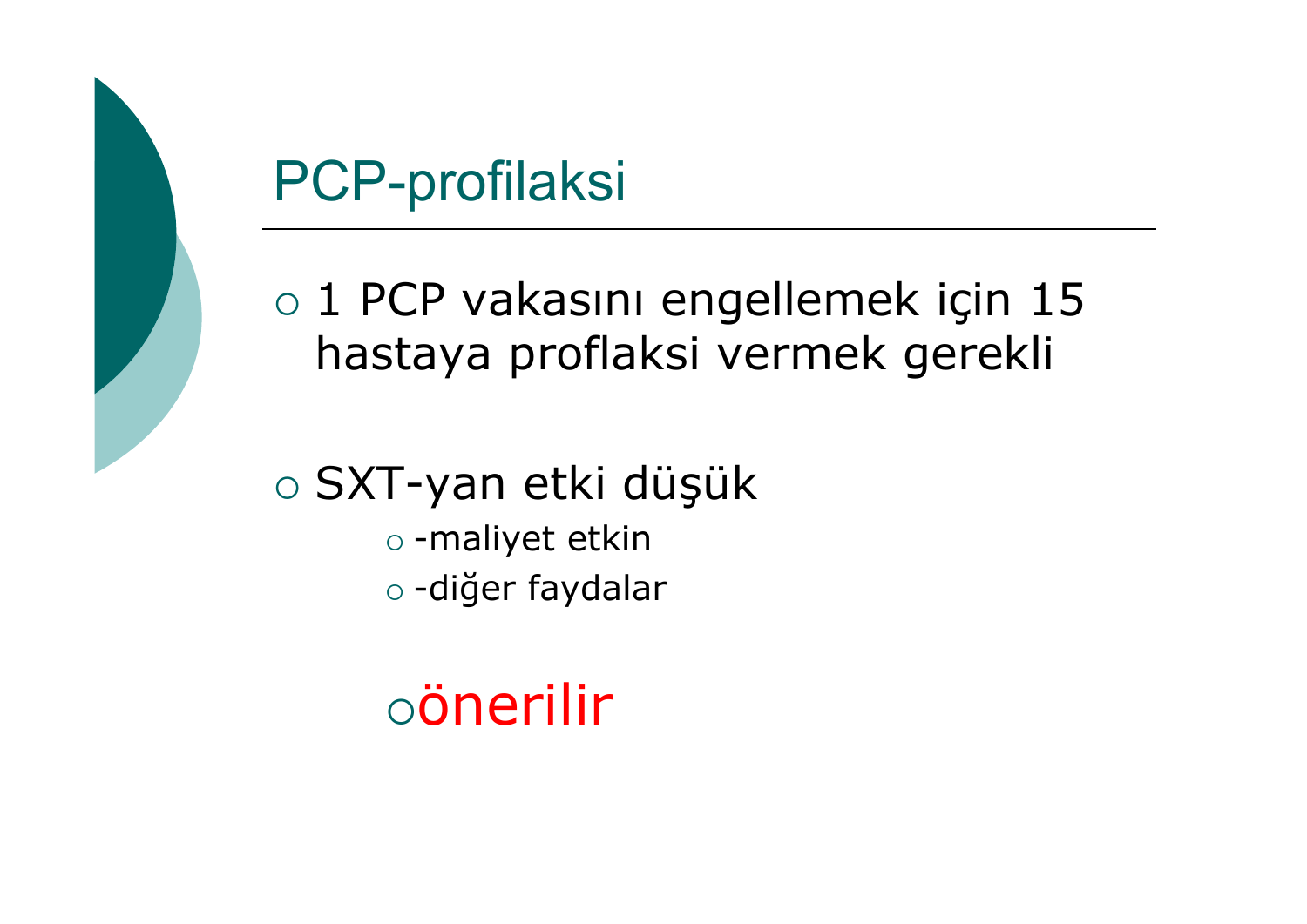### Pürin analogları-PCP proflaksisi?